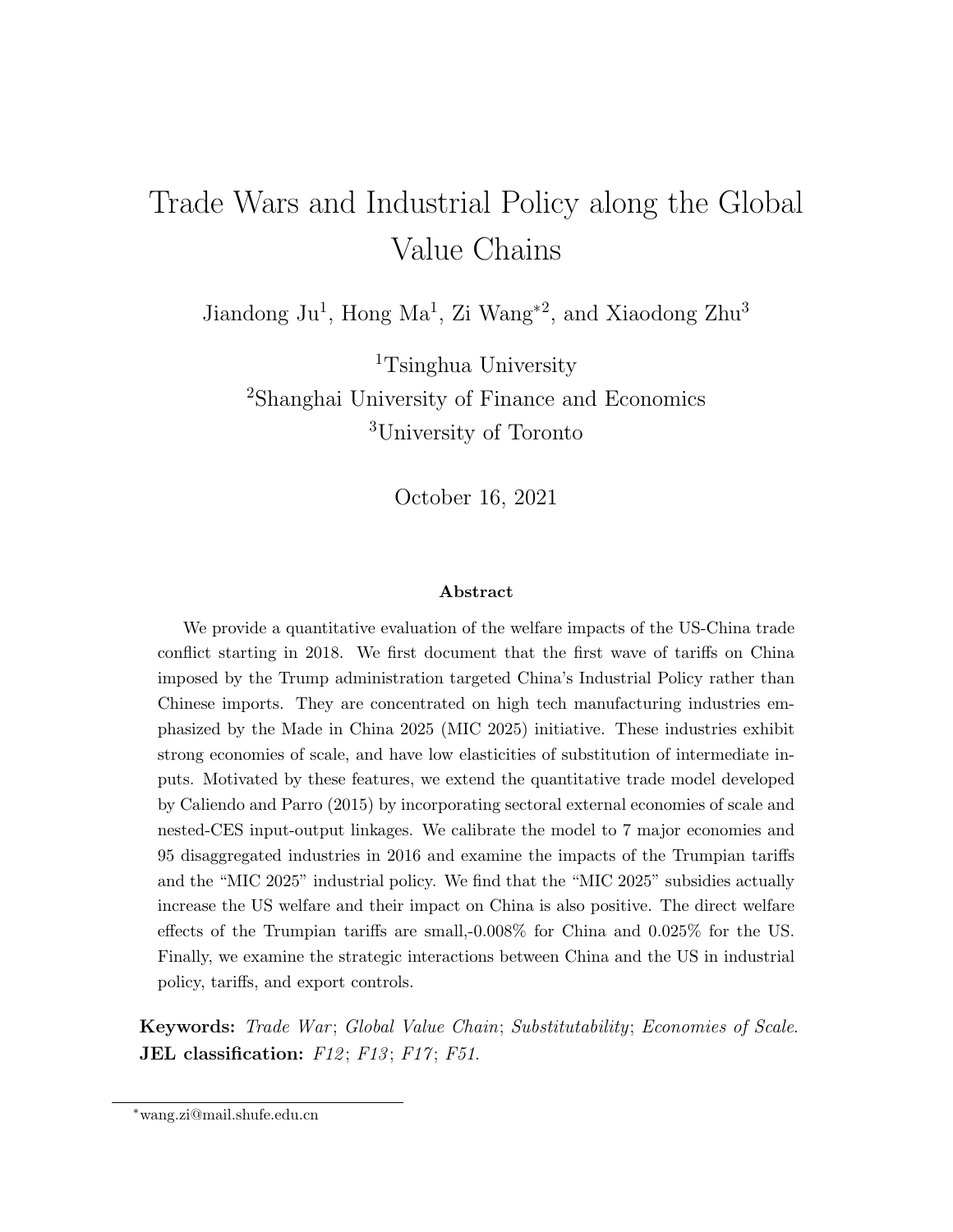### 1 Introduction

The trade war between China and the United States is profoundly affecting the world trading system. Some recent studies, e.g. Amiti et al (2018) and Fajgelbaum et al (2019), find that the US initiated 2018 trade war (on China and other countries in general) have resulted in significant real income losses for the US economy. This raises some natural questions: What is the motivation of the trade war? Is there any economic justification for the protectionism tariffs implemented by the Trump administration? In this paper, we examine the nature of the Trumpian tariffs and provide a quantitative estimation of the welfare impacts of these tariffs on both China and US.

We first document that the protectionism tariffs initially imposed by the Trump administration are not correlated with the size of the US imports from China. Instead, they are concentrated in a few high-tech manufacturing industries emphasized by the "Made in China 2025" initiative. These suggests that the first wave Trumpian tariffs were aimed at China's industrial policies rather than Chinese imports. We should therefore go beyond the standard trade model and consider the role of industrial policies in evaluating the impact of the China-US trade war.

We then document that the industries listed in the "Made in China 2025" (i) exhibit strong economies of scale, and (ii) have low elasticities of substitution as inputs for other sectors. Motivated by these facts, we extend the quantitative trade model developed by Caliendo and Parro (2015) by incorporating sectoral external economies of scale and nested-CES input-output linkages. We calibrate the model to 7 major economies and 95 disaggregated industries in 2016 and consider the impacts of both the "Made-in-China 2025" industrial policies and the Trumpian tariffs.

Our quantitative analysis reveal some surprising results. First, we show that the Chinese industrial policies in the form of subsidizing the industries listed in the Made-in-China 2025, actually increase the US welfare, independent of the size of the scale effects. This is because the subsidies have resulted in lower costs of the intermediate inputs imported by the US firms. In contrast, the welfare impact of these industrial policies on China's welfare depends on the size of the scale effects in these industries. China's welfare increases if the scale effects are large, but decreases if the scale effects are modest. Second, under China's industrial policies, the Trumpian tariffs more than undo the impact of China's industrial policies on intermediate input costs. As a result, the tariffs lead to welfare loss to the US.

Our quantitative results posed a puzzle? Why China implemented the industrial policies if the impact on its welfare is not clear, and why the US government targeted these policies if they actually reduce costs for US firms and increase US welfare? We think the answer lies at the strategic competition of the two large economies. We show that the "Madein-China 2025" policies unambiguously increase the scale of the "strategic industries" in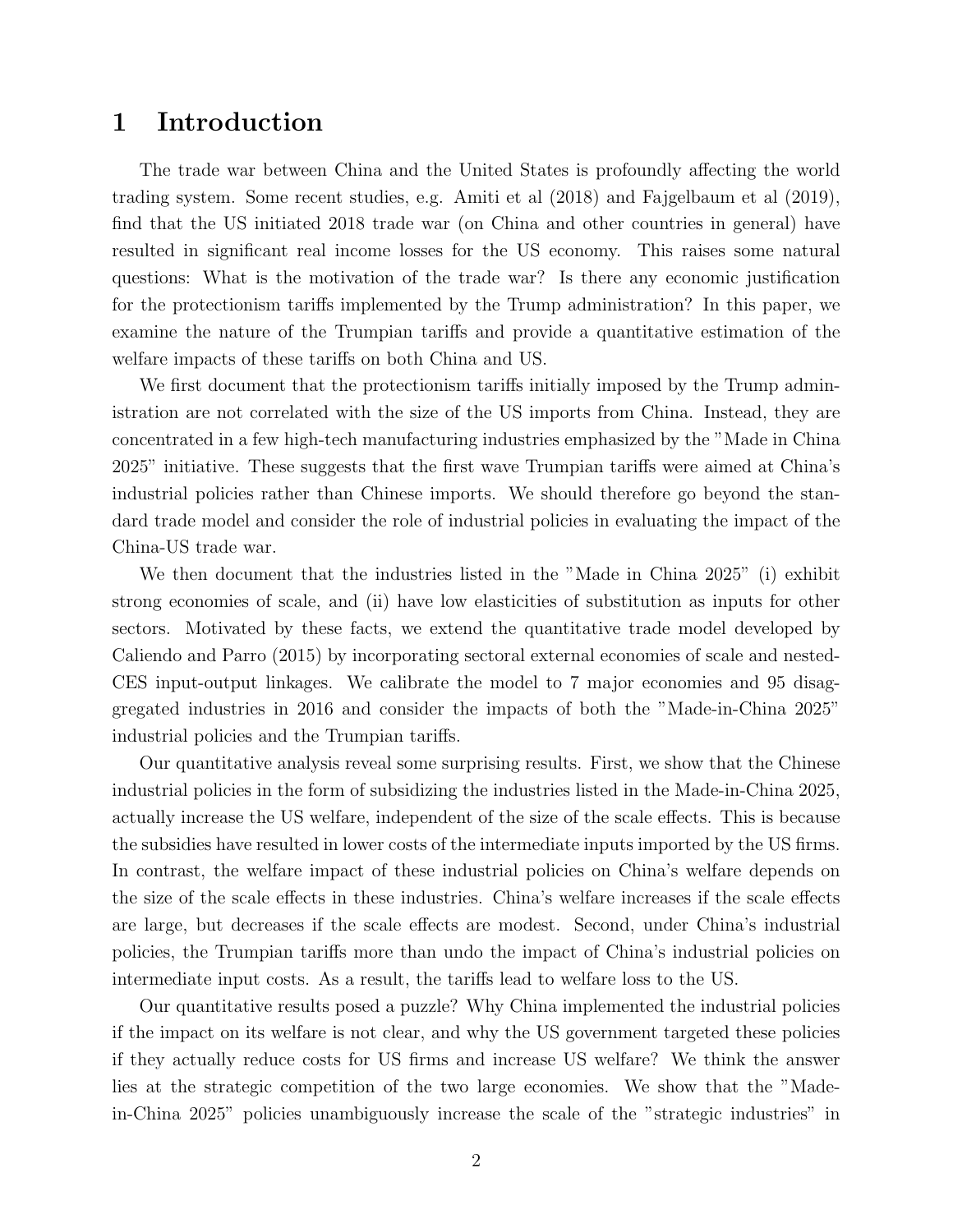China and reduce the scale of the same industries in the US. And the Trumpian tariffs have the exact opposite effect. Therefore, a better understanding of the current China-US trade war, we should examine more carefully the role of industry scales in shaping an economy's comparative advantage in the long-run.

### 2 China's "MIC 2025" and the U.S. "Section 301"

Initially announced in 2015, China's "Made in China 2025" program (henceforth MIC2025) set forth a plan to develop certain advanced technology sectors that are deemed essential to the future competitiveness of China's manufacturing industry.<sup>1</sup> These sectors include nextgeneration information technology, CNC machine tools and robotics, airplane and aerospace, high-tech shipping, advanced railway, new energy vehicles, power equipment, new materials, biotech, and agricultural machinery. We link these ten industries into manufacturing sectors in our data. Table B.1 summarizes the coverage of the "Made-in-China 2025" industries in our data. And in our quantitative exercise, we presumably impose a 10 percent subsidy to these sectors.

Viewing MIC2025 as a set of aggressive and distorting industrial policies, the US government issued the "Section 301" report on April 3, 2018, proposing an additional 25 percent tariff on approximately 50 billion of products from China that are "strategically important to and benefit from" the MIC2025 program and other Chinese industrial policies.<sup>2</sup> The original "Section 301" tariffs included a list of 1,333 eight-digit HS products, which was then revised on June 15. We dub this list of tariff lines as wave 1. Tariffs on the first tranche of wave 1 products were implemented on July 6, 2018, while tariffs on the second tranche of wave 1 products were implemented on August 23 of the same year, both of which were at 25 percent. Figure 1 shows that wave 1 only covers a few sectors in our sample. Importantly, these sectors are mostly related to the MIC2025 program.

As a response to China's retaliation against wave 1, an additional \$200 billion of Chinese imports, dubbed as the wave 2 products, was subject to 10 percent additional tariffs since September 24, 2019. This new list covers more than 6,000 eight-digit HS products. As shown in Figure 1, wave 2 substantial expands the list of products subject to additional tariffs.

Wave 3 refers to the event that the Trump administration decided to raise the 10 percent tariff on wave 2 products to 25 percent, on May 10, 2019. Wave 4 covers the 15 percent tariffs on additional Chinese imports of about 110 billion dollars, imposed on September 1, 2019. And Finally Wave 5 covers the rest of about 160 billion Chinese imports on which the

<sup>&</sup>lt;sup>1</sup>Notice on Issuing "Made in China 2025" (State Council, Guo Fa [2015] No. 28, issued May 8, 2015).

<sup>&</sup>lt;sup>2</sup>See the official Section 301 report by the United State Trade Representative Office (henceforth USTR) where MIC2025 is cited for 119 times.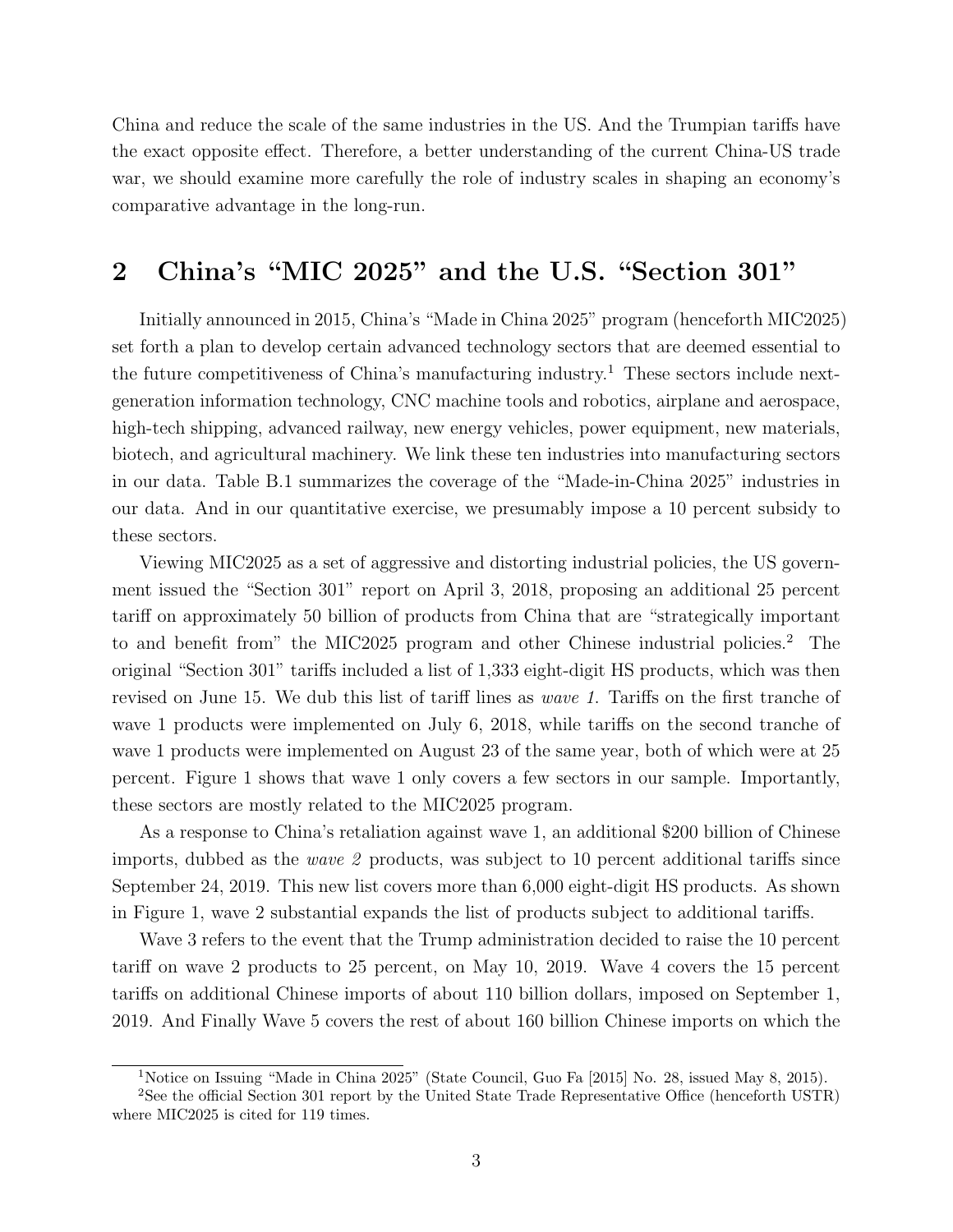US has scheduled to imposed additional 15 percent tariffs on December 15, 2019. Figure 1 illustrates the escalating feature of Trump's trade war against China.

### 3 Model

In this section, we build a framework to quantify the transmission of trade conflicts along global value chains, and in particular, how few critical industries shape overall effects of trade war. To this end, we propose a multi-country general equilibrium model featured with sectoral external economies of scale and general CES input-output linkages.

Consider a world with N countries, indexed by i and n, with a mass  $L_i$  workers in each i. There are  $J$  sectors, indexed by  $j$  and  $s$ . Workers are immobile across countries but perfectly mobile across sectors. Each sector consists a unit mass of varieties. The representative consumer of country i has a two-tiered nested-CES preference:

$$
U_i = \left[\sum_{j=1}^{J} \alpha_i^j \left[\int_0^1 \left[C_i^j(\omega)\right]^{\frac{\sigma_j-1}{\sigma_j}} d\omega\right]^{\frac{\sigma_j}{\sigma_j-1}\frac{\rho_C-1}{\rho_C}}\right]^{\frac{\rho_C}{\rho_C-1}},\tag{1}
$$

where  $\rho_C$  is the elasticity of substitution across final sectors and  $\sigma_j$  is the elasticity of substitution across consumption varieties in sector  $j$ . We assume that each variety is produced under perfect competition using labor and composite intermediates.

International trade is subject to three types of trade costs. First, there is an iceberg trade cost  $\tau_{in}^{j}$  of shipping goods from i to n, with  $\tau_{ii}^{j} = 1$ . Second, there is an ad valorem tariff  $t_{in}^j$  imposed by importing country n on goods j from country i, with  $t_{ii}^j = 0$ . Third, there is an *ad valorem* tariff  $e_{in}^j$  imposed by exporting country i on goods j from country i, with  $e_{ii}^j = 0$ .

#### 3.1 Technology

We extend the production technology in Caliendo and Parro (2015) in two dimensions: (i) sectoral external economies of scale, and (ii) nested-CES input-output linkages. We summarize our production technology by the following unit cost function: the unit cost of variety  $\omega$  of intermediate j in country i is  $c_i^j$  $i_j^j(\omega) = \frac{1}{z_i^j(\omega)} c_i^j$  where

$$
c_i^j = \frac{1}{\left(L_i^j\right)^{\psi_j}} \left[ \left(\beta_i^j\right)^{\rho_j^L} w_i^{1-\rho_j^L} + \left(1-\beta_i^j\right)^{\rho_j^L} \left(P_i^{Mj}\right)^{1-\rho_j^L} \right]_{i-\rho_j^L}^{\frac{1}{1-\rho_j^L}}, \quad \sum_s \gamma_i^{sj} = 1, \tag{2}
$$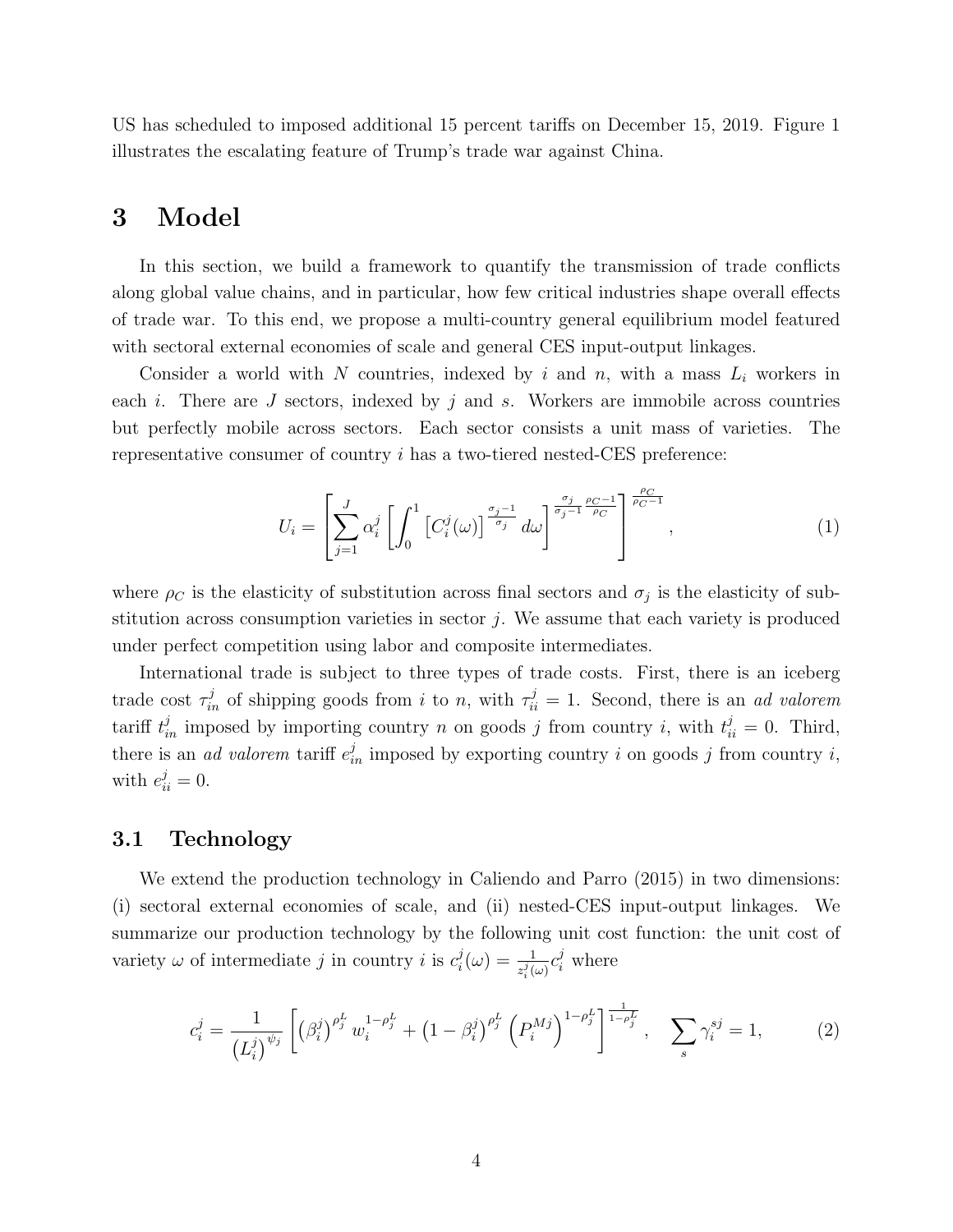

(a) U.S. Tariff



(b) Chinese Tariff

Figure 1: The Trump Tariffs and China's Retaliation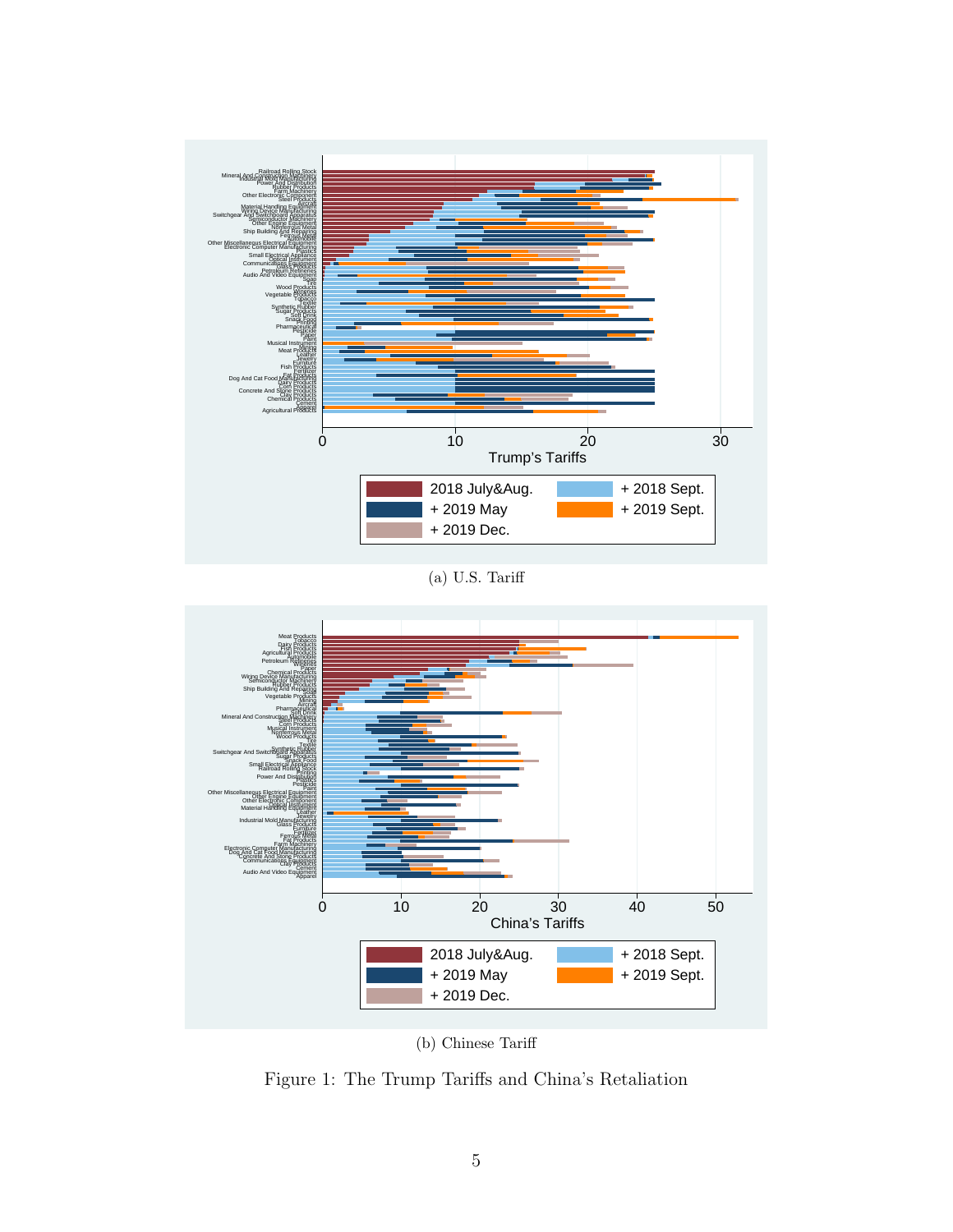

Figure 2: The Trump Tariffs (Wave 1) and "Made-in-China 2025"

where

$$
P_i^{Mj} := \left(\sum_{g \in G_i^j} \left[\sum_{s \in g} \left(\gamma_i^{sj}\right)^{\eta_i^{gj}} (P_i^s)^{1 - \eta_i^{gj}}\right]^{\frac{1 - \mu_i^j}{1 - \eta_i^{gj}}}\right)^{\frac{1}{1 - \mu_i^j}}
$$
(3)

is the price index of composite intermediates for producing good j in country i, and  $\rho_j^L$  is the elasticity of substitution between labor and composite intermediates in sector  $j$ . Notably,  $L_i^j$  $i_i$  is the labor allocated to sector j of country i.

Production exhibits sectoral economies of scale.  $\psi_i \geq 0$  characterizes the external economies of scale in sector j.

The nested-CES structure of input-output linkages in Equation (2) allows flexible substitutability across sectors in producing downstream goods. For downstream sector  $j$  in country *i*, its inputs are partitioned into groups  $g \in G_i^j$ <sup>j</sup>. We denote  $P_i^s$  as the price index of good s in country i,  $\eta_i^{gj}$  $i<sup>gj</sup>$  as the elasticity of substitution within group g for producing good j in country i, and  $\mu_i^j$  $\mathbf{z}_i^j$  as the elasticity of substitution across groups for producing good j in country *i*. If  $\eta_i^{g_j} \geq \mu_i^j$  $i<sub>i</sub>$  for all  $(i, j, g)$ , then intermediates are more substitutable within each group than across groups.

The Hicks-neutral productivity  $z_i^j$  $i(\omega)$  is drawn independently from the following Frechet distribution:

$$
Pr\left[z_i^j(\omega) \le z\right] = \exp\left\{-T_i^j z^{-\theta_j}\right\}, \quad z > 0, \quad \theta_j > \max\{\sigma_j - 1, 1\},\tag{4}
$$

where  $T_i^j$ <sup>*i*</sup> characterizes the average productivity of sector *j* in country *i* and  $\theta_j$  characterizes the dispersion of productivities in sector  $j$ .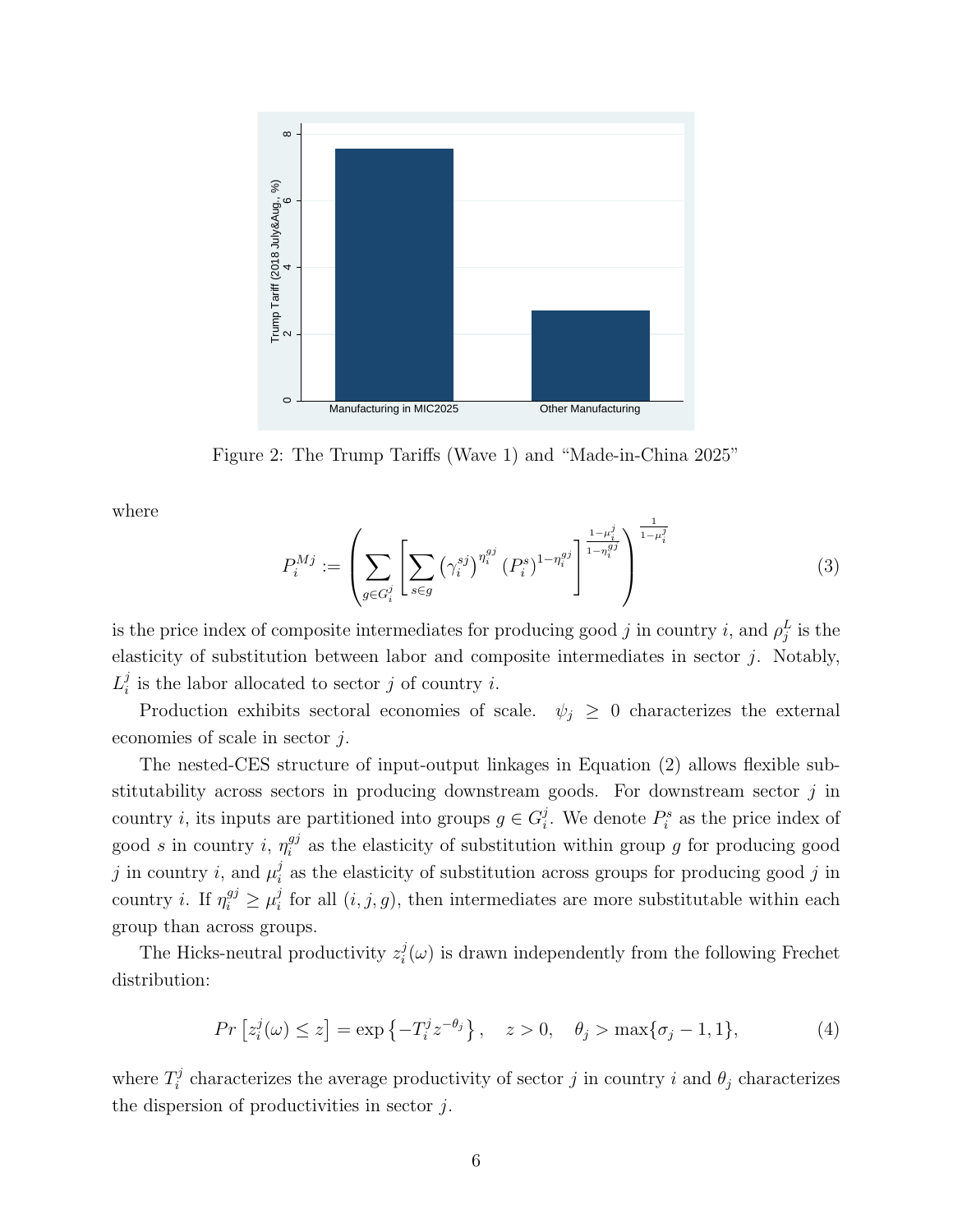

(b) U.S. exports to China

Figure 3: US-China Trade before Recent Trade Conflicts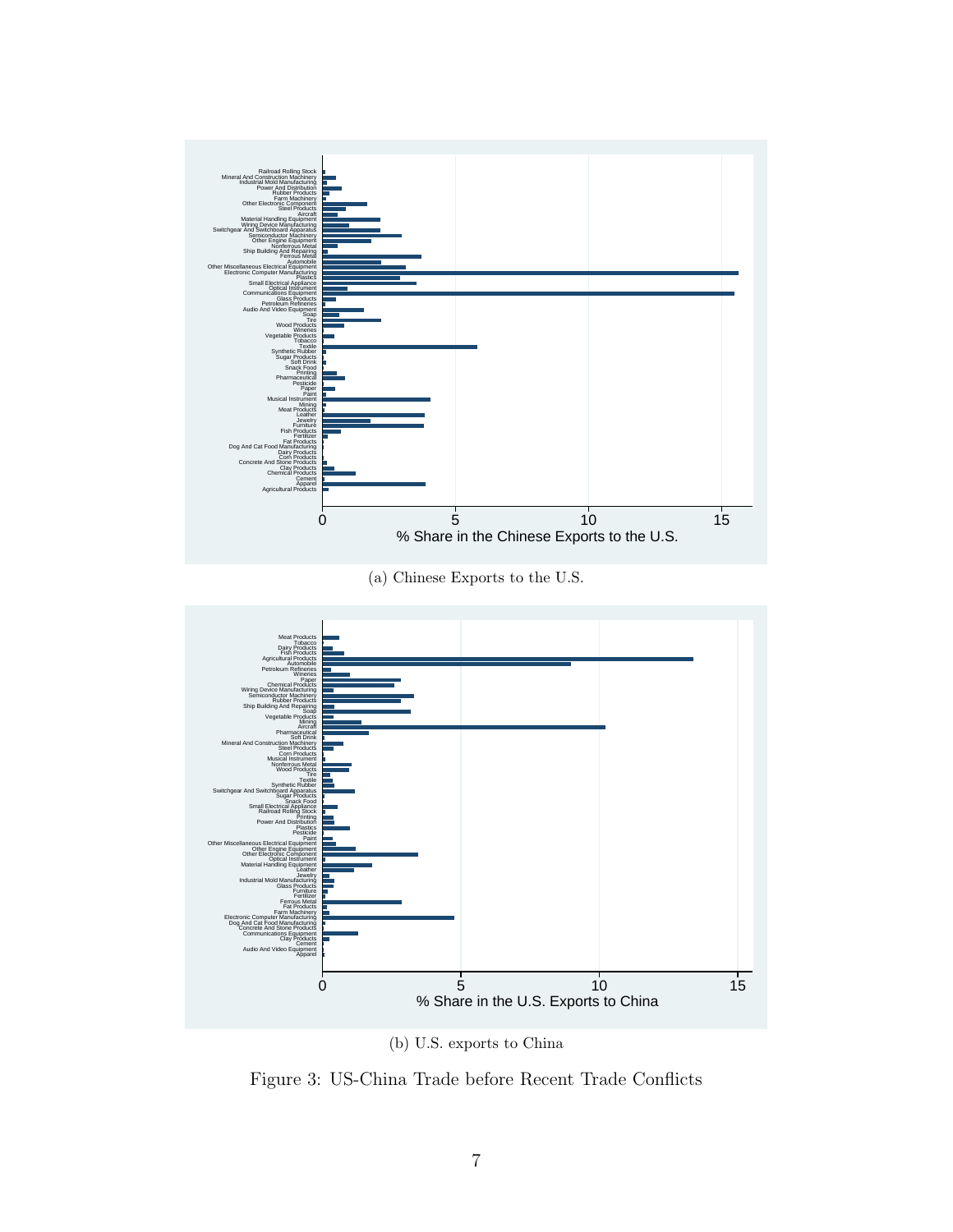

Figure 4: IO Linkages in the U.S. and China

#### 3.2 Equilibrium

In this subsection, we characterize the aggregate economy and define the equilibrium. Based on the property of Frechet distribution and the ideal price index of CES preferences, the sectoral price index can be expressed as

$$
P_n^j = \left[ \sum_{i=1}^N T_i^j \left[ c_i^j \tau_{in}^j \left( 1 + t_{in}^j \right) \left( 1 + e_{in}^j \right) \right]^{-\theta_j} \right]^{-\frac{1}{\theta_j}}.
$$
 (5)

Following Eaton and Kortum (2002), the expenditure share of country  $n$  on good  $j$  from country  $i$  is given by

$$
\pi_{in}^{j} = \frac{X_{in}^{j}}{X_{n}^{j}} = \frac{T_{i}^{j} \left[c_{i}^{j} \tau_{in}^{j} \left(1 + t_{in}^{j}\right) \left(1 + e_{in}^{j}\right)\right]^{-\theta_{j}}}{\left(P_{n}^{j}\right)^{-\theta_{j}}}.
$$
\n(6)

Sectoral employment satisfies:

$$
w_i L_i^j = \frac{\left(\beta_i^j\right)^{\rho_j^L} (w_i)^{1-\rho_j^L}}{\left(\beta_i^j\right)^{\rho_j^L} (w_i)^{1-\rho_j^L} + \left(1-\beta_i^j\right)^{\rho_j^L} \left(P_i^{Mj}\right)^{1-\rho_j^L}} \sum_{n=1}^N \frac{X_{in}^j}{\left(1+t_{in}^j\right)\left(1+e_{in}^j\right)}.\tag{7}
$$

Then wage is determined by labor market clearing:

$$
\sum_{j=1}^{J} L_i^j = L_i.
$$
 (8)

We assume that export tariffs, if there are any, are collected before import tariffs. There-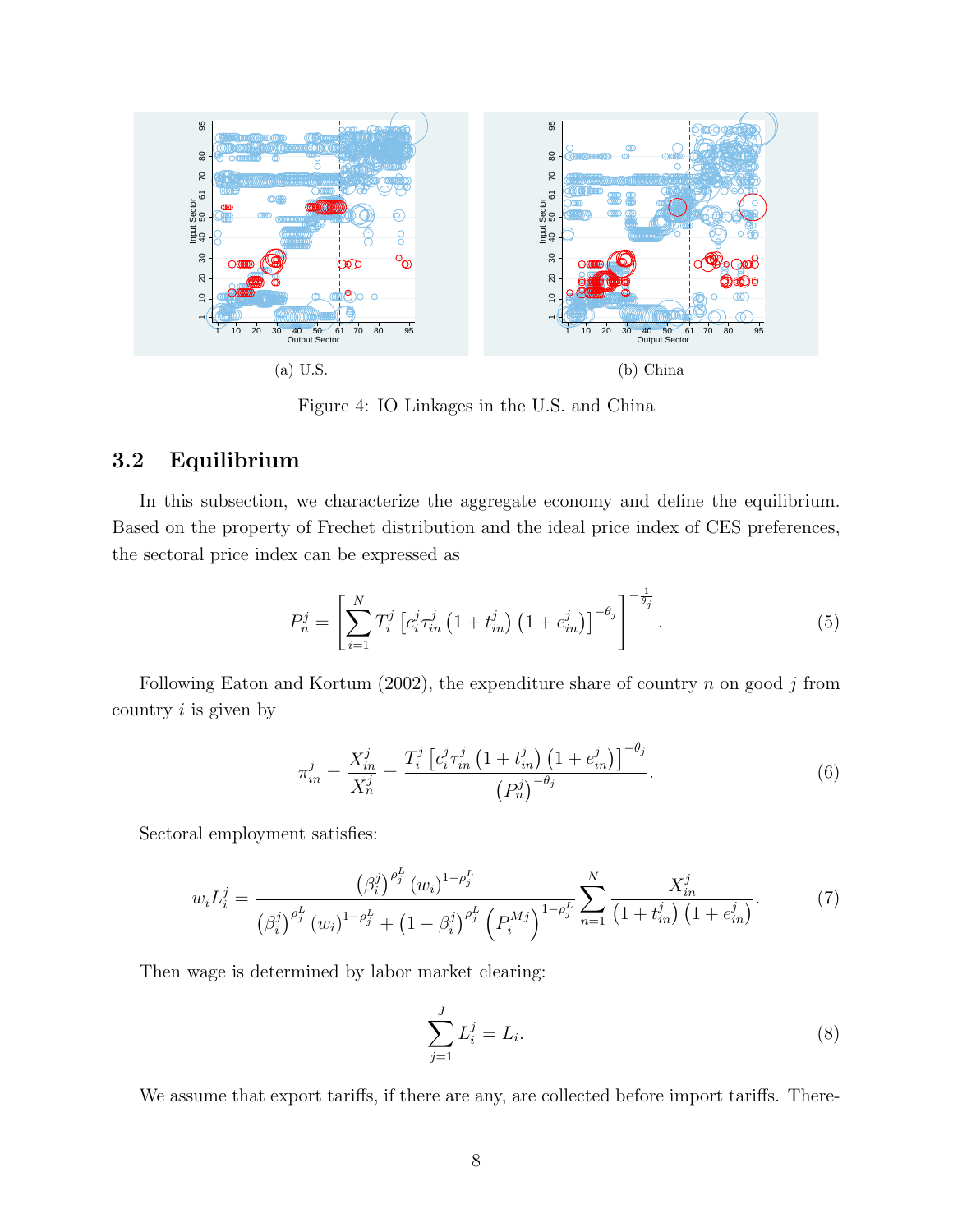fore, the total income is given by

$$
Y_i = w_i L_i + \sum_{j=1}^{J} \sum_{n=1}^{N} \frac{e_{in}^j}{1 + e_{in}^j} X_{in}^j + \sum_{j=1}^{J} \sum_{k=1}^{N} \frac{t_{ki}^j}{\left(1 + t_{ki}^j\right)\left(1 + e_{ki}^j\right)} X_{ki}^j.
$$
(9)

The aggregate price index for final consumption goods can be expressed as

$$
P_n = \left[ \sum_{j=1}^{J} \left( \alpha_n^j \right)^{\rho_C} \left( P_n^j \right)^{1 - \rho_C} \right]^{\frac{1}{1 - \rho_C}}.
$$
 (10)

Finally, the sectoral expenditure can be expressed by

$$
X_{i}^{j} = (\alpha_{i}^{j})^{\rho_{C}} \left(\frac{P_{i}^{j}}{P_{i}}\right)^{1-\rho_{C}} Y_{i} + \sum_{s=1}^{J} \frac{(1-\beta_{i}^{s})^{\rho_{s}^{L}} (P_{i}^{Ms})^{1-\rho_{s}^{L}}}{(\beta_{i}^{s})^{\rho_{s}^{L}} (w_{i}^{j})^{1-\rho_{s}^{L}} + (1-\beta_{i}^{s})^{\rho_{s}^{L}} (P_{i}^{Ms})^{1-\rho_{s}^{L}} \sum_{j' \in g} \left(\gamma_{i}^{j's}\right)^{\eta_{i}^{gs}} (P_{i}^{j'})^{1-\eta_{i}^{gs}} \times \frac{\left[\sum_{j' \in g} \left(\gamma_{i}^{j's}\right)^{\eta_{i}^{gs}} (P_{i}^{j'})^{1-\eta_{i}^{gs}}\right]^{1-\eta_{i}^{gs}}}{(P_{i}^{Ms})^{1-\mu_{i}^{s}}} \sum_{n=1}^{N} \frac{X_{in}^{s}}{(1+t_{in}^{s})(1+e_{in}^{s})}. \tag{11}
$$

Definition 1 (Equilibrium) Given parameters  $(\theta_j, \psi_j, \rho^C, \rho^L_j, \alpha^j_i)$  $j^j_{i}, \beta_i^j, \gamma_i^{js}$  $i^{js}, \eta_i^{gj}$  $_i^{gj}, \mu_i^j$  $i$ ;  $L_i, e_{in}^j, t_{in}^j, T_i^j, \tau_{in}^j$ , the equilibrium consists of  $(w_i^j)$  $\left( \sum_i^j P_i^j, X_i^j \right)$  such that

- 1. Price indices  $(P_n^j)$  are given by Equation (5).
- 2. Sectoral labor allocation satisfies Equation (7).
- 3. Wage is pinned down by Equation (8).
- 4. Sectoral good market clearing holds as in Equation (11).

#### 3.3 Equilibrium in Relative Changes

Definition 1 establishes a system of  $4NJ$  nonlinear equations in the  $4NJ$  unknowns which can be solved given a numeraire. A challenge is that this system depends on the set of parameters  $(T_i^j)$  $(\tau_i^j, \tau_{in}^j)$  which are difficult to calibrate.

To address this problem, we compute the changes of equilibrium outcomes with respect to tariff changes using the "exact-hat" algebra developed by Dekle, Eaton, and Kortum (2008). We denote the value of any variable Z after change as  $Z'$  and  $\hat{Z} = Z'/Z$ .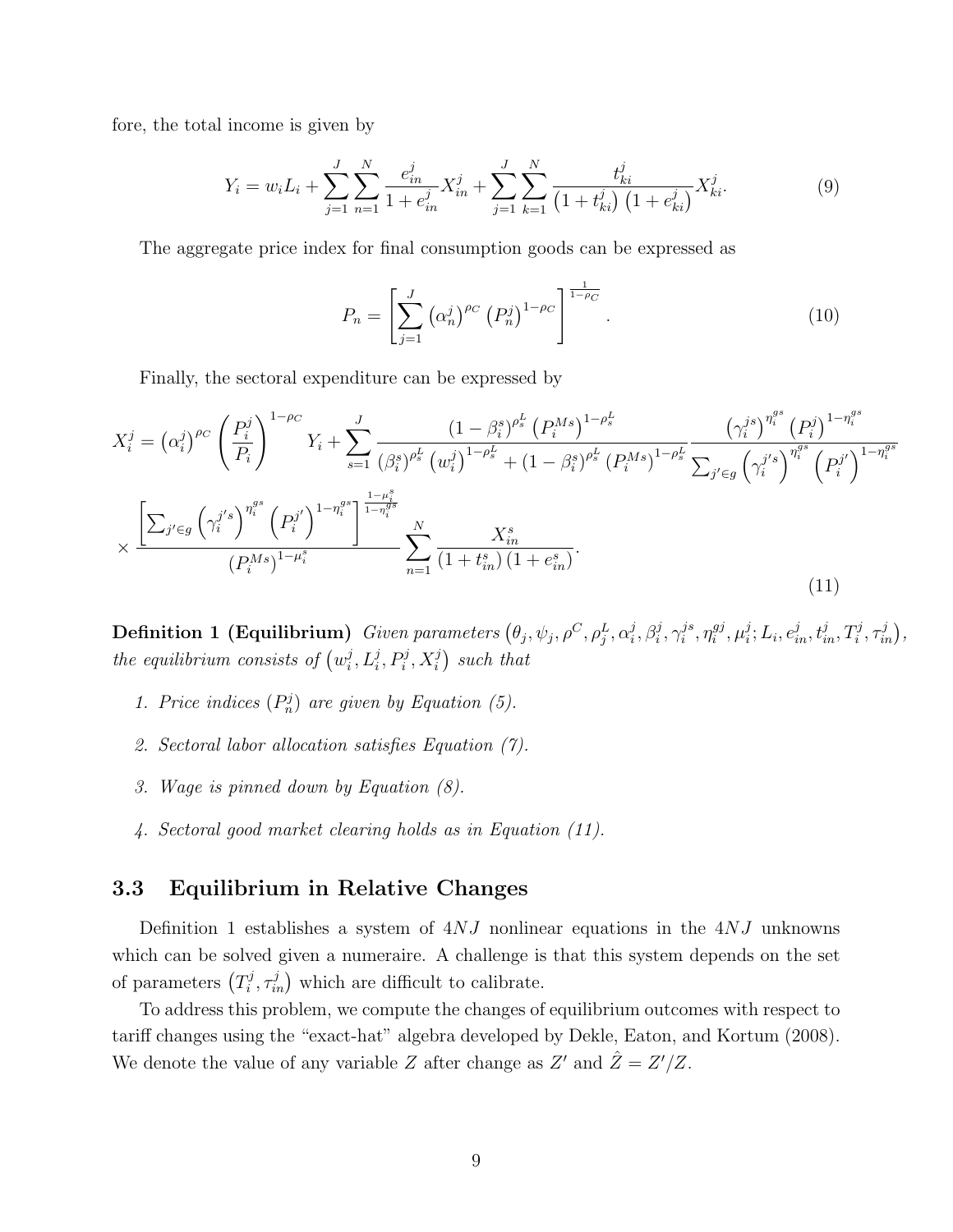We first introduce some notations that will be used for the "exact-hat" algebra. Let  $\tilde{\alpha}_j := \frac{\alpha_j^{\rho_C} P_j^{1-\rho_C}}{\sum_{j'=1}^J \alpha_{j'}^{\rho_C} P_{j'}^{1-\rho_C}}$  be the consumption share. Let  $\tilde{\beta}_s = \frac{\beta_s^{\rho_s^L}}{\beta_s^{\rho_s^L} + \left(1 - \beta_s^{\rho_s^L}\right)^{1-\rho_C}}$  $\frac{\beta_s^L}{\beta_s^{\rho_s^L} + \left(1-\beta_s^{\rho_s^L}\right)(P_s^M)^{1-\rho_s^L}}$  be the valueadded share. Let  $\chi_i^{gj}$  be the input expenditure share on group g for producing good j in country *i*, and  $\tilde{\gamma}_i^{sj}$  be the input expenditure share of sector *s* within group g for all  $s \in g$ .

Suppose that we have the values of  $(\mu_i^j)$  $i^j, \eta_i^{gj}$  $_{i}^{gj}, \psi_j, \rho_j^L, \rho^C, \theta_j$ ). Also we have the data on  $\left(X_{in}^j, t_{in}^j, e_{in}^j, \tilde{\alpha}_i^j\right)$  $\tilde{g}^j_i, \tilde{\beta}^j_i, \chi^{gj}_i$  $_{i}^{gj},\tilde{\gamma}_{i}^{sj}$  $\binom{sj}{i}$ . Then we can compute the equilibrium changes,  $\left(\hat{w}_i^j\right)$  $\hat{L}_i^j, \hat{L}_i^j, \hat{P}_i^j, \hat{X}_i^j\Big),$ by solving a system of 4NJ nonlinear equations. The details of the equation system are presented in the Appendix A.1.

#### 3.4 Decomposing Welfare Effects of Trade Wars

We proceed by discussing how important it is to account sectoral external economies of scale and nested-CES IO linkages to quantify welfare effects from tariff changes. In particular, we decompose welfare gains from trade into three parts: (i) gains from being able to consume foreign goods; (ii) gains from changes in intermediate inputs prices; and (iii) gains from changes in sectoral size.

For any variable y, we denote the level of y after tariff changes as y' and let  $\hat{y} = y'/y$ . Then we have the following results:

Proposition 2 (Decomposing Welfare Effects from Tariff Changes) Suppose that  $\rho_C =$  $\rho_j^L=1$ . Then changes in the real wage income with respect to tariff changes are

$$
\log\left(\frac{\widehat{\sum_{j=1}^{j}w_{i}^{j}}L_{i}^{j}}{\hat{P}_{i}}\right)=\sum_{j=1}^{J}\alpha_{i}^{j}\left[\underbrace{-\frac{1}{\theta_{j}}\log\left(\hat{\pi}_{ii}^{j}\right)+\frac{\psi_{j}}{\beta_{i}^{j}}\log\left(\hat{L}_{i}^{j}\right)}_{\text{Scale Economy}}-\underbrace{\frac{1-\beta_{i}^{j}}{\beta_{i}^{j}}\left(\log\hat{\Xi}_{i}^{j}+\frac{1}{\theta_{j}}\log\left(\hat{\pi}_{ii}^{j}\right)\right)}_{\text{Intermediates}}\right],
$$
\n(12)

where the sectoral linkages are summarized by

$$
\hat{\Xi}_i^j = \left(\sum_{g \in G_i^j} \chi_i^{gj} \left[\sum_{s \in g} \tilde{\gamma}_i^{sj} \left(\frac{\hat{P}_i^s}{\hat{P}_i^j}\right)^{1-\eta_i^{gj}}\right]^{\frac{1-\mu_i^j}{1-\eta_i^{gj}}} \right)^{\frac{1}{1-\mu_i^j}}.
$$
\n(13)

The first term on the right-hand-side of Equation (12) is the standard sufficient statistic for the welfare gains from trade figured out by Arkolakis, Costinot, and Rodriguez-Clare (2012). It captures welfare gains from being able to access more foreign varieties.

 $\hat{\Xi}_i^j$  captures the welfare effects of IO linkages. Notice that it depends not only on the observed expenditure shares, say  $\delta_i^{gj}$  $i^{gj}$  and  $\chi_i^{sj}$  $i<sup>sg</sup>$ , but also on the elasticities of substitution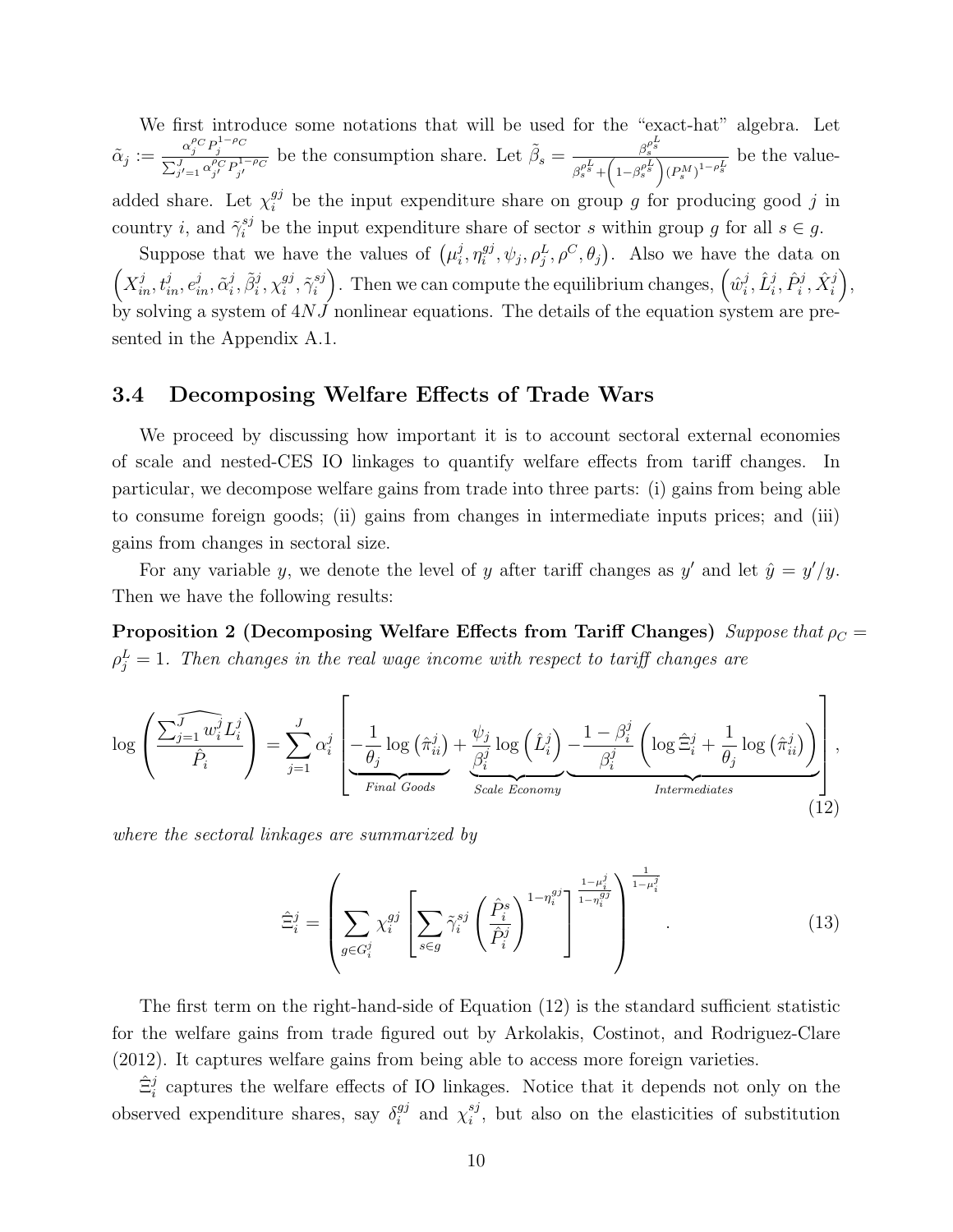across sectors, i.e.  $\eta_i^{gj}$  $_i^{gj}$  and  $\mu_i^j$  $i$ . Under small  $\mu_i^j$  $i_j$ , the price changes in group g could be magnified into large welfare changes, even if the expenditure share  $\delta_i^{gj}$  $i^{g_j}$  is small. This captures an important feature of high-tech industries such as semi-conductors: their shares in total input expenditure may not be substantial during the period without trade wars, but can rise dramatically when protectionism tariffs are imposed.

The economies of scale depend crucially on parameters  $(\psi_j)_{j=1}^J$ . For sectors with large  $\psi_j$ , small changes in the sectoral sizes could lead to large productivity and welfare effects. Notice that producers do not internalize their impacts on sector sizes. So there is room for the government of each country to manipulate its own and other countries' sectoral sizes.

#### 3.5 A First-Order Approximation of Welfare Effects

In this subsection, we investigate how trade shocks transmit via input-output linkages. It is difficult to characterize multi-country equilibrium due to the complexity of terms-oftrade effects. However, Baqaee and Farhi (2019) have established the duality between shocks iceberg trade costs in the open economy and shocks to productivities in the close economy. Therefore, to understand the transmission of trade shocks, we can explore the impacts of sectoral productivity shocks in a close economy.

In particular, we set  $N = 1$  and  $t_{ii}^j = e_{ii}^j = 0$  for all j. For simplicity, we assume that  $\mu^{j} = \eta^{gj}$  for all j and g. We take wage as the numeraire. For convenience, in this subsection, we omit the country subscript and denote sector in the subscript. The equilibrium system can then be expressed as

$$
L_{j}\left[1+\left(\frac{1-\beta_{j}}{\beta_{j}}\right)^{\rho_{j}^{L}}\left(P_{j}^{M}\right)^{1-\rho_{j}^{L}}\right] = \frac{\alpha_{j}^{\rho_{C}}P_{j}^{1-\rho_{C}}}{\sum_{j'=1}^{J}\alpha_{j'}^{\rho_{C}}P_{j'}^{1-\rho_{C}}}L+\sum_{s=1}^{J}\frac{1-\beta_{s}^{\rho_{s}^{L}}}{\beta_{s}^{\rho_{s}^{L}}}\left(P_{s}^{M}\right)^{1-\rho_{s}^{L}}\frac{\gamma_{j_{s}}^{\mu_{s}}P_{j}^{1-\mu_{s}}}{\sum_{j'=1}^{J}\gamma_{j_{s}}^{\mu_{s}}P_{j'}^{1-\mu_{s}}}L_{s},\tag{14}
$$

where  $P_s^M := \left(\sum_{j'=1}^J \gamma_{j's}^{\mu_s}\right)$  $^{\mu_s}_{j's}P^{1-\mu_s}_{j'}$  $j^{\left(1-\mu_s\right)}\right)^{\frac{1}{1-\mu_s}}$ . And

$$
P_j = T_j^{-\frac{1}{\theta_j}} L_j^{-\psi_j} \left( \sum_{s=1}^J \gamma_{sj}^{\mu_j} P_s^{1-\mu_j} \right)^{\frac{1-\beta_j}{1-\mu_j}}.
$$
 (15)

Now we investigate how shocks on  $(T_j)_{j=1}^J$  affect equilibrium prices and labor allocation. Let  $\delta_{sj} := \frac{\gamma_{sj}^{\mu_j} P_s^{1-\mu_j}}{\sum_{j} J_{j}^{\mu_j} P_s^{1-\mu_j}}$  $\sum_{s'=1}^J \gamma_{s'j}^{\mu_j} P_{s'}^{1-\mu_j}$ be the intermediate expenditure share and  $\Sigma = [\Sigma_{js}] :=$  $\left[\left(1-\tilde{\beta}_j\right)\delta_{sj}\right].$ 

Let  $\mathbf{A} = [\tilde{\alpha}_j]$  be the  $J \times 1$  vector of consumption shares.

Let  $\Psi$  be the  $J \times J$  diagonal matrix whose diagonal is  $[\psi_j]$ , the sectoral economies of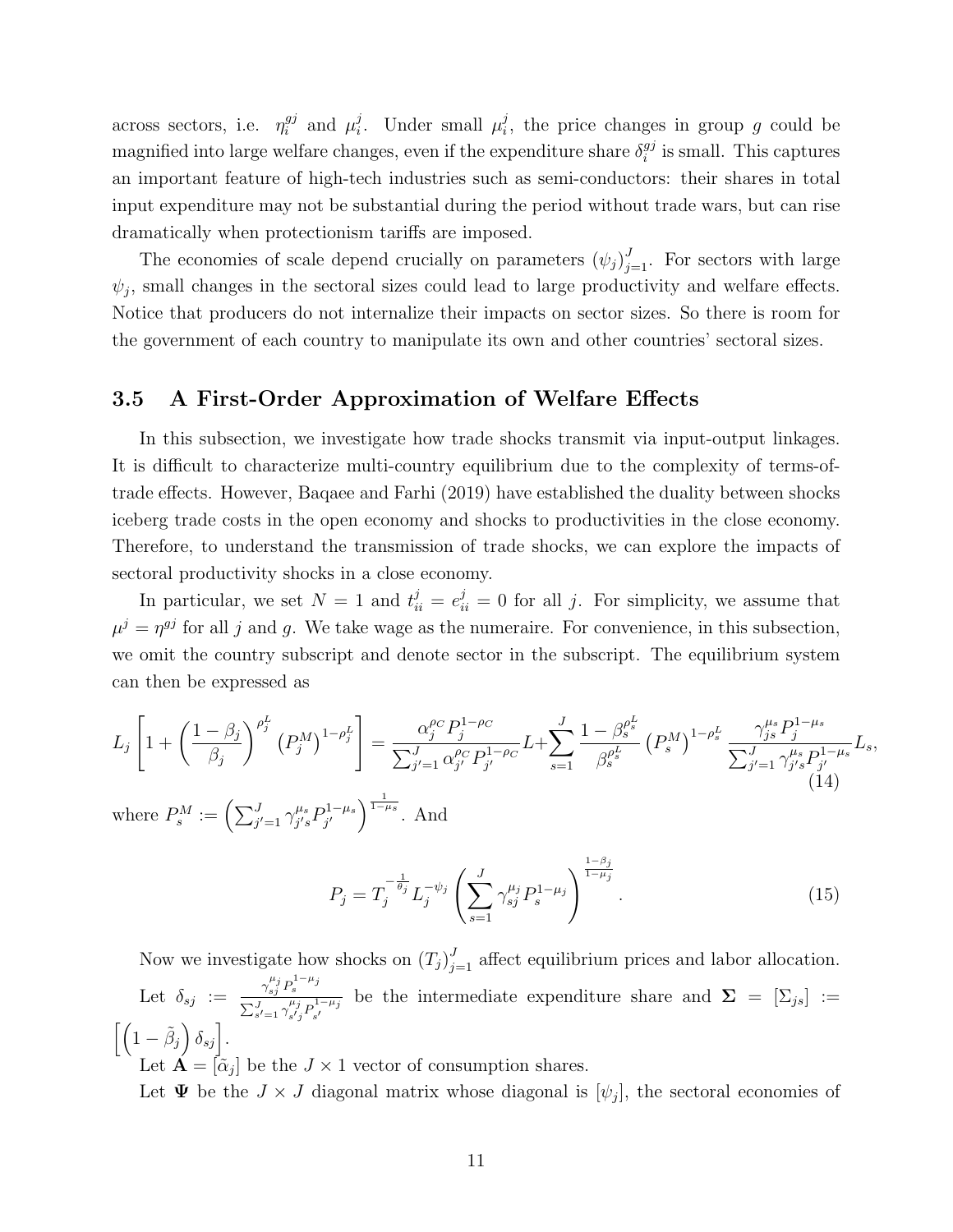scale. Let  $\Lambda$  be the  $J \times J$  diagonal matrix whose diagonal is  $\left[\frac{1}{\tilde{\beta}_j}\right]$  $L_j$  $\left[\frac{L_j}{L}\right]$ , the sectoral expenditure shares.

Let S be the  $J \times J$  diagonal matrix whose diagonal is

$$
S_j = \left[ \left( 1 - \rho_C \right) \tilde{\alpha}_j + \sum_{s=1}^J \left( 1 - \mu_s \right) \frac{1}{\tilde{\beta}_s} \frac{L_s}{L} \left( 1 - \tilde{\beta}_s \right) \delta_{js} \right],\tag{16}
$$

which is the elasticity of sector  $j$ 's labor demand on its own price.

Moreover, let  $\mathbf{\Omega} = [\Omega_{jj'}]$  where

$$
\Omega_{jj'} = (1 - \rho_C) \tilde{\alpha}_j \tilde{\alpha}_{j'} + \frac{1}{\tilde{\beta}_j} \frac{L_j}{L} \left( 1 - \tilde{\beta}_j \right) \left( 1 - \rho_j^L \right) \delta_{j'j} + \sum_{s=1}^J \left( \rho_s^L - \mu_s \right) \frac{1}{\tilde{\beta}_s} \frac{L_s}{L} \left( 1 - \tilde{\beta}_s \right) \delta_{js} \delta_{j's},\tag{17}
$$

which is the cross-sector price elasticity of labor demand.

Let  $\tilde{T}_j = T$  $\frac{1}{\theta_j}$  $j^{v_j}$ ,  $\mathbf{L} = [L_j], \mathbf{P} = [P_j],$  and  $\mathbf{e}_j$  is the  $J \times 1$  vector with the j-th element as one and zero otherwise.

**Proposition 3** The price effects of sector j's productivity shocks can be expressed as

$$
\frac{d \log \mathbf{P}}{d \log \tilde{T}_j} = -\left[ (\mathbf{I} - \boldsymbol{\Sigma}) + \underbrace{\boldsymbol{\Psi} (\boldsymbol{\Lambda} - \boldsymbol{\Sigma}' \boldsymbol{\Lambda})^{-1} (\mathbf{S} - \boldsymbol{\Omega})}_{Amplification \ of \ Scale \ Economics \ via \ CES \ IO\ Linkages} \right]^{-1} \mathbf{e}_j.
$$
 (18)

Moreover, the sectoral size effects can be summarized by

$$
\frac{d \log \mathbf{L}}{d \log \tilde{T}_j} = -(\mathbf{\Lambda} - \mathbf{\Sigma}' \mathbf{\Lambda})^{-1} (\mathbf{S} - \mathbf{\Omega}) \left[ (\mathbf{I} - \mathbf{\Sigma}) + \mathbf{\Psi} (\mathbf{\Lambda} - \mathbf{\Sigma}' \mathbf{\Lambda})^{-1} (\mathbf{S} - \mathbf{\Omega}) \right]^{-1} \mathbf{e}_j.
$$
(19)

Finally, the welfare effects can be given by

$$
\frac{d \log W}{d \log \tilde{T}_j} = \mathbf{A}' \left[ (\mathbf{I} - \Sigma) + \Psi (\mathbf{\Lambda} - \Sigma' \mathbf{\Lambda})^{-1} (\mathbf{S} - \mathbf{\Omega}) \right]^{-1} \mathbf{e}_j.
$$
(20)

By Theorem 3 of Baqaee and Farhi (2019), the sectoral productivity shock in the closed economy can be approximated, to the first-order, by changes in domestic trade shares in response to trade shocks in the dual open economy:

$$
d\log\tilde{T}_j = -d\log\pi_{ii}^j. \tag{21}
$$

Notably, changes in domestic trade share,  $d \log \pi_{ii}^j$ , can be observed directly from trade data before and after trade shocks.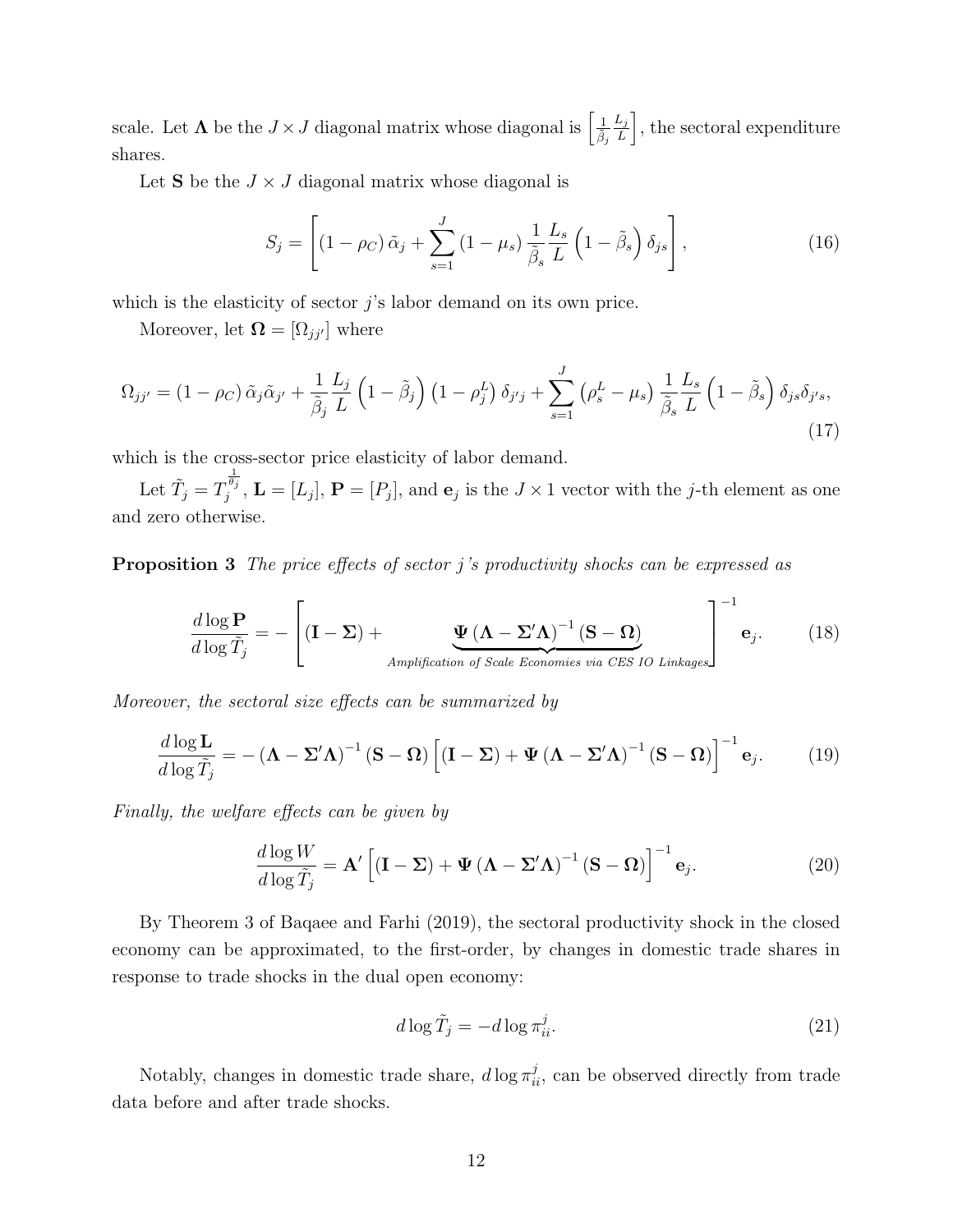### 4 Quantification

### 4.1 Calibration

Guided by the "exact-hat" algebra, we need data on bilateral trade shares  $(\pi_{in}^j)$ , sectoral consumption shares  $(\tilde{\alpha}_i^j)$  $\tilde{p}^{j}_{i}), \,\text{sectoral value-added shares} \left( \tilde{\beta}^{j}_{i} \right), \,\text{sectoral expenditure} \left( X^{j}_{n} \right), \,\text{input}$ expenditure shares  $\delta_i^{js}$  $i^{j s}$ , and the tariff rates  $(t_{in}^j, e_{in}^j)$ , to conduct counterfactual exercises. We need the values of parameters  $(\mu_i^j)$  $i^j, \eta_i^{gj}$  $_{i}^{gj},\psi_{j},\rho_{C},\rho_{j}^{L},\theta_{j}\big).$ 

In our quantification, we consider 7 major economies and 95 industries in the year 2016. These 7 economies are Brazil, China, European Union, India, Japan, the U.S., and the rest of the world. There are 60 manufacturing sectors, 34 service sectors, and the agricultural sector. We obtain bilateral trade flows across 7 economies from UNCOMTRADE and combine these trade flows with sectoral expenditure data in WIOD. We obtain input expenditure share from national IO tables, and tariff rates from the WTO database. The details for data sources and data construction are presented in the appendix.

| Parameter Definition                             |                                                                                                                                                      | Value                      | Source                                                                                                             |
|--------------------------------------------------|------------------------------------------------------------------------------------------------------------------------------------------------------|----------------------------|--------------------------------------------------------------------------------------------------------------------|
| $\rho_C$<br>$\rho_i^L$<br>$\theta_i$<br>$\psi_i$ | Elasticity of Sub. across consumption industries<br>Elasticity of Sub. $b/w$ labor and intermediates<br>Trade elasticity<br>Sectoral scale economies | $\rho_C=1$<br>$\rho_i^L=1$ | ILES.<br><b>ILES</b><br>Table B.1 Lashkaripour and Lugovskyy (2017)<br>Table B.1 Lashkaripour and Lugovskyy (2017) |

Table 1: Parameters Calibrated from the Literature

We calibrate sectoral trade elasticities and scale economies as follows. Lashkaripour and Lugovskyy (2017) have utilized the firm-partner-product-level import data in Colombia<sup>3</sup> to jointly estimate trade elasticities and increasing returns to scale in several industries. We map their industries to our 95 industries and calibrate  $(\theta_j, \psi_j)$  accordingly. The parameter values are summarized in Table B.1.

We follow the "idiots' law of the elasticity of substitution" (ILES) and set  $\rho_C = \rho_j^L = 1$ for all j, which are also broadly consistent with recent empirical evidence.

### 4.2 Estimating  $(\mu_i)$

We proceed by specifying our nested-CES IO linkages. Although there is evidence supporting the nested-CES IO linkages, it is difficult to identify the nests and empirically estimate the elasticities of substitution within and between nests. Therefore, in our benchmark setting, we assume that the elasticity of substitution across input sectors is output-industryspecific, i.e.  $\mu_i^j = \eta_i^{gj} = \mu_j$  for all  $(i, g, j)$ . In this specification, Equation (A.2) can be

<sup>&</sup>lt;sup>3</sup>The majority of these imports come from the United States.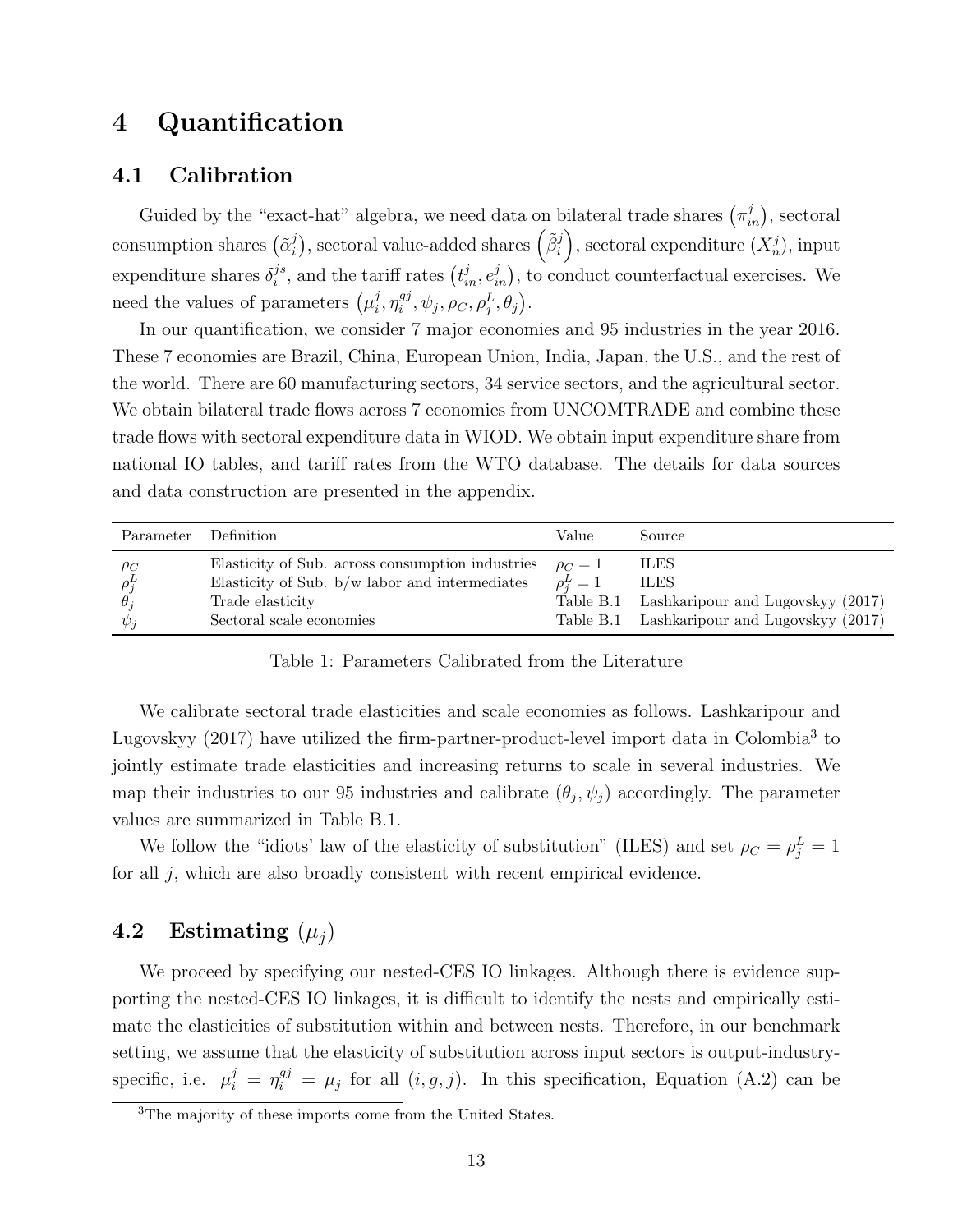

Figure 5: The Trump Tariffs (Wave 1) and Sectoral Economies of Scale

simplified into:

$$
\hat{P}_i^{Mj} := \left[ \sum_{s=1}^J \delta_i^{sj} \left( \hat{P}_i^s \right)^{1-\mu_j} \right]^{\frac{1}{1-\mu_j}}, \tag{22}
$$

where  $\delta_i^{sj}$  $i$ <sup>s</sup> is the fraction of industry j's intermediate expenditure on industry s in country i.

To estimate  $(\mu_i)$ , we utilize data from the U.S. BEA's GDP by Industry and Input-Output Accounts data spanning 1997-2017. The main variables that we use are changes in (i) the fraction of industry j's intermediate expenditure on industry s,  $\Delta \log \delta_i^{sj}$  $_i^{s_j}$ ; (ii) industry s's output price index,  $\Delta \log P_i^s$ , and (iii) industry j's intermediate input price index,  $\Delta \log P_i^{Mj}$  $\sum_i^{M}$ .

Based on the definition of  $\delta_i^{sj}$  $i<sup>sj</sup>$  and the properties of CES IO linkages, we have:

$$
\Delta \log \delta_i^{sj} = (1 - \mu_j) \left( \Delta \log P_i^s - \Delta \log P_i^{Mj} \right) + \epsilon_i^{sj},\tag{23}
$$

where  $\epsilon_i^{sj}$  $i$ <sup>s<sub>j</sub></sup> is the measurement error.

### 4.3 Trump Tariffs and China's Industrial Policies

### 4.4 Nonlinear Welfare Effects of Trade Wars

### 4.5 A First-Order Approximation of Welfare Effects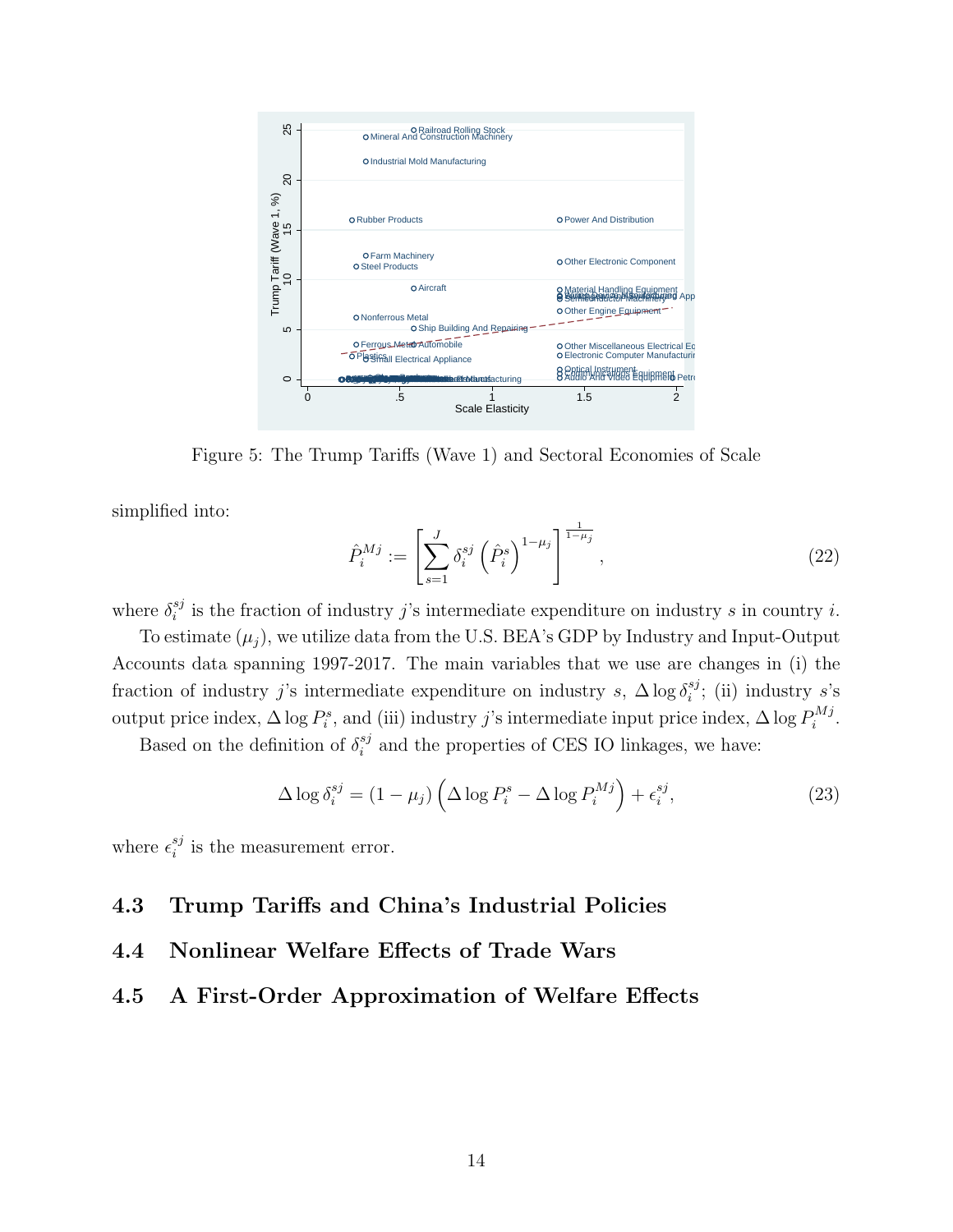

Figure 6: The Trump Tariffs (Wave 1) and Elasticity of Substitution as Inputs

| China                  |          |           |                      |             |          |          |               |                 |
|------------------------|----------|-----------|----------------------|-------------|----------|----------|---------------|-----------------|
| $\%\Delta$ in:         | Welfare  | Real Wage | Final Goods          |             | Scale    |          | Intermediates |                 |
|                        |          |           | Services<br>Goods    |             | Goods    | Services | Goods         | <b>Services</b> |
| Trump Wave 1           | $-0.139$ | $-0.136$  | $-0.003$             | $-0.001$    |          | $-0.001$ | 0.063         | $-0.055$        |
| MIC 2025               | 1.582    | 4.280     | $-0.214$             | 0.002       | 3.544    | $-0.005$ | $-4.786$      | 1.234           |
| Both                   | 1.450    | 4.148     | $-0.217$             | 0.001       | 3.405    | $-0.006$ | $-4.722$      | 1.182           |
| MIC under Trump Wave 1 | 1.591    | 4.291     | $-0.214$             | 0.002       | 3.549    | $-0.005$ | $-4.781$      | 1.238           |
| Trump Wave 1 under MIC | $-0.130$ | $-0.126$  | $-0.004$<br>$-0.001$ |             | $-0.134$ | $-0.001$ | 0.068         | $-0.051$        |
|                        | U.S.     |           |                      |             |          |          |               |                 |
| $\%\Delta$ in:         | Welfare  | Real Wage |                      | Final Goods |          | Scale    | Intermediates |                 |
|                        |          |           | Goods                | Services    |          | Services | Goods         | <b>Services</b> |
| Trump Wave 1           | $-0.429$ | $-0.842$  | $-0.350$             | 0.013       | 0.131    | $-0.004$ | $-0.290$      | $-0.343$        |
| MIC 2025               | 0.017    | 0.017     | 0.103                | $-0.001$    | $-0.528$ | 0.000    | 0.431         | 0.012           |
| Both                   | $-0.411$ | $-0.902$  | $-0.288$             | 0.013       | $-0.345$ | $-0.004$ | 0.083         | $-0.360$        |
| MIC under Trump Wave 1 | 0.018    | $-0.060$  | 0.062                | 0.000       | $-0.476$ | 0.000    | 0.374         | $-0.017$        |
| Trump Wave 1 under MIC | $-0.428$ | $-0.919$  | $-0.391$             | 0.014       | 0.184    | $-0.004$ | $-0.347$      | $-0.371$        |

Table 2: Trump Tariffs (Wave 1) and "Made-in-China 2025"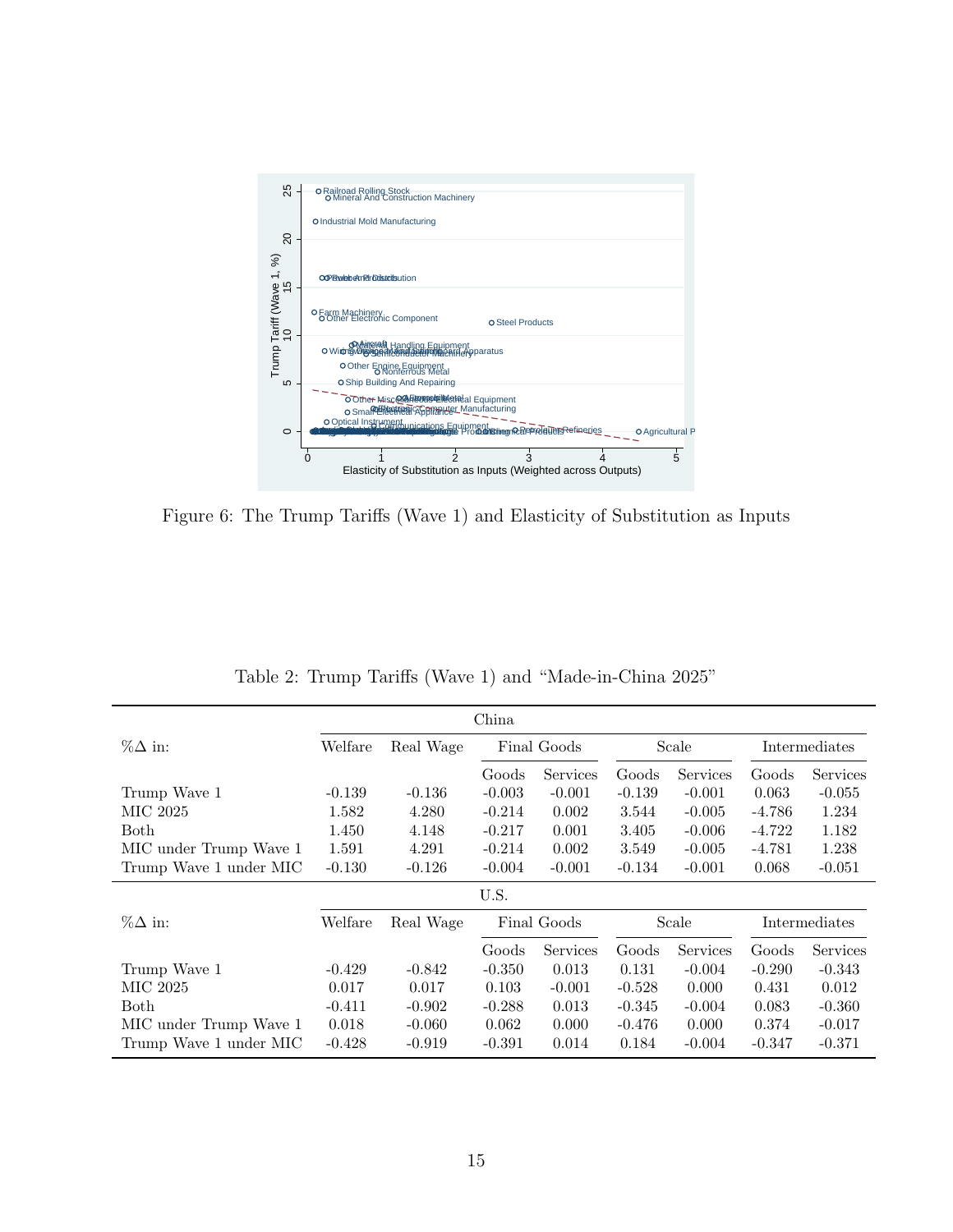

(b) U.S.

Figure 7: The Impacts of Trump Tariffs (Wave 1) on Goods Sectors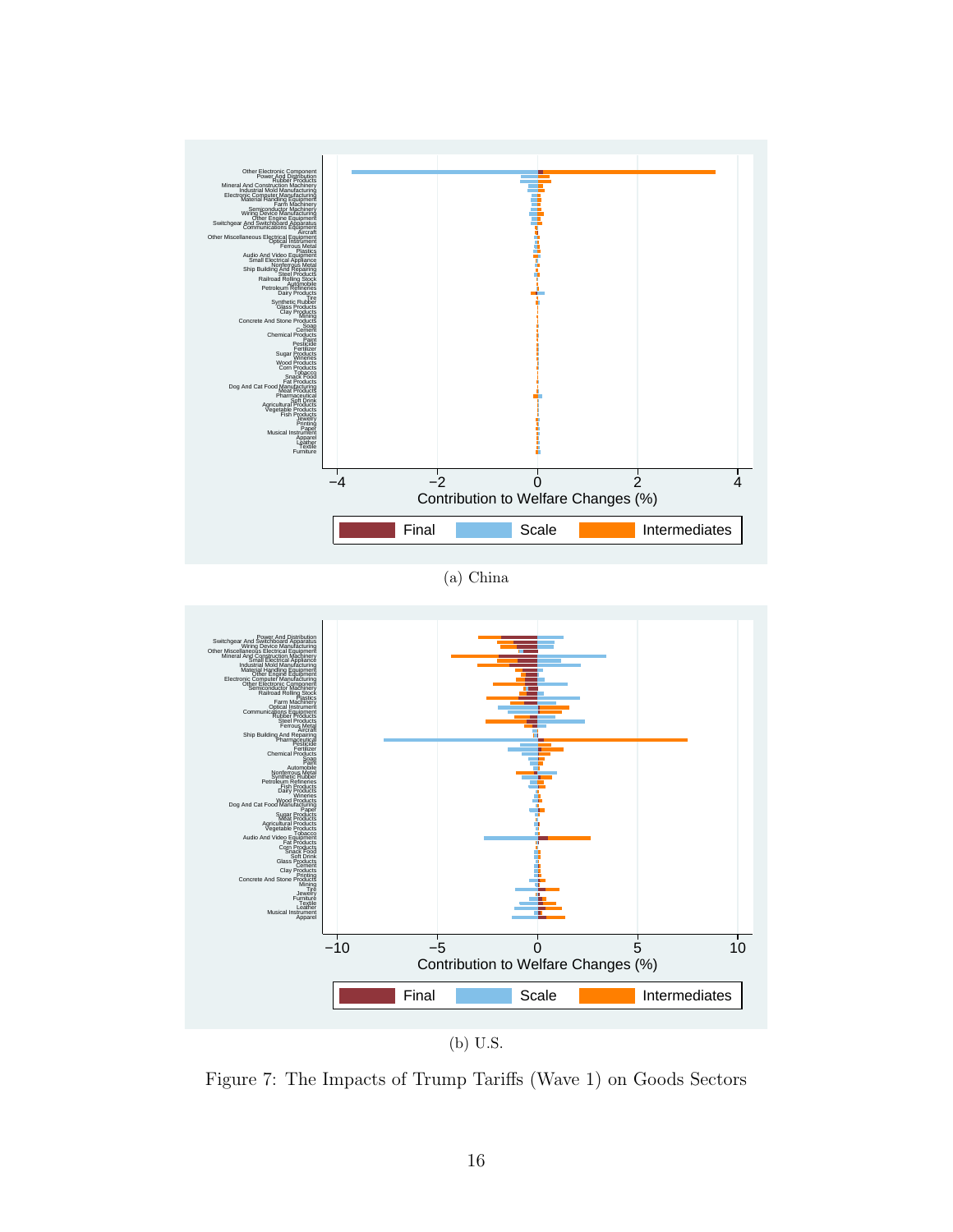

(a) China



Figure 8: The Impacts of Trump Tariffs (Wave 1) on Service Sectors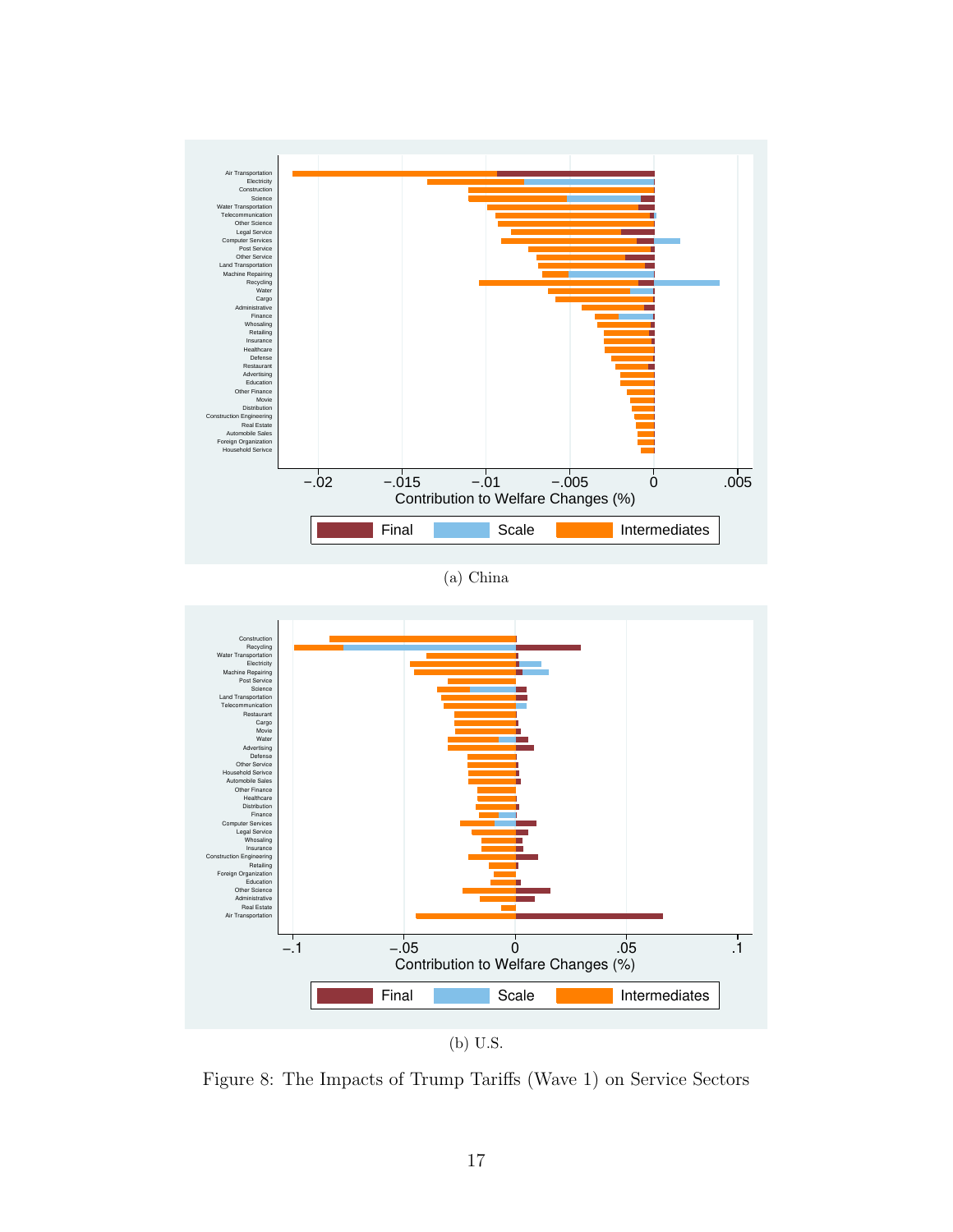

(b) U.S.

Figure 9: The Impacts of "Made in China 2025" on Goods Sectors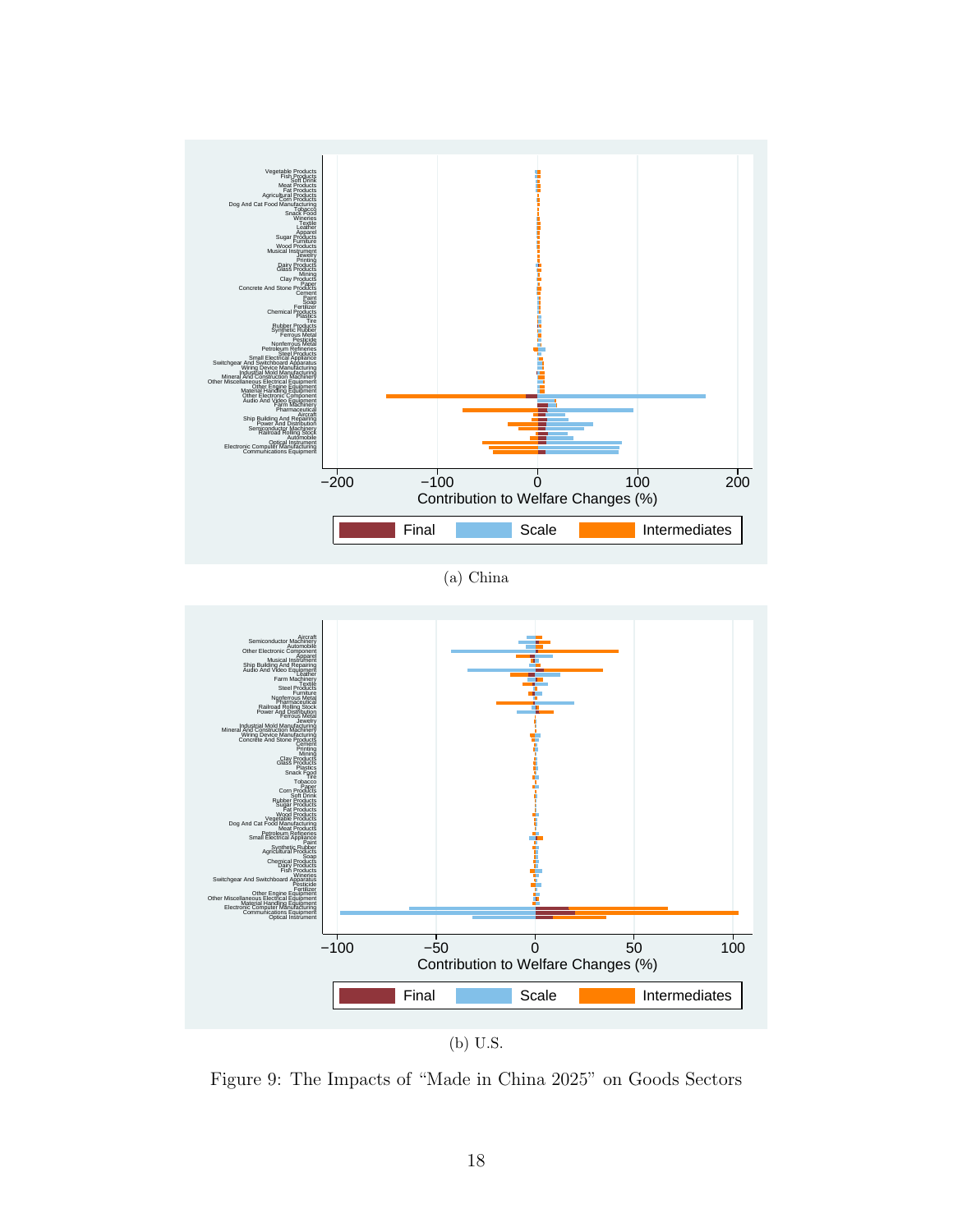

(a) China



Figure 10: The Impacts of "Made in China 2025" on Service Sectors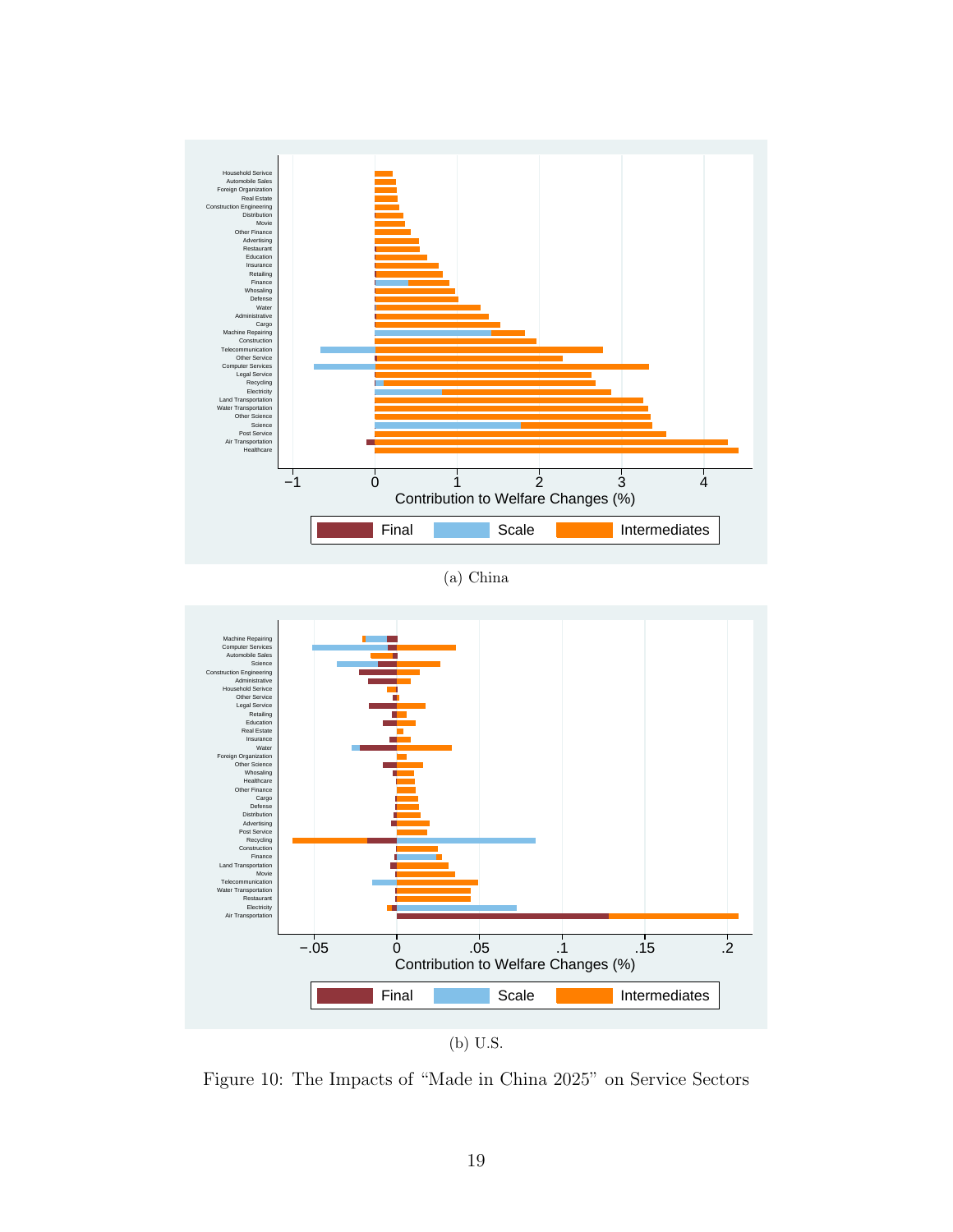

Figure 11: Welfare Effects of Trade Wars: Nonlinearity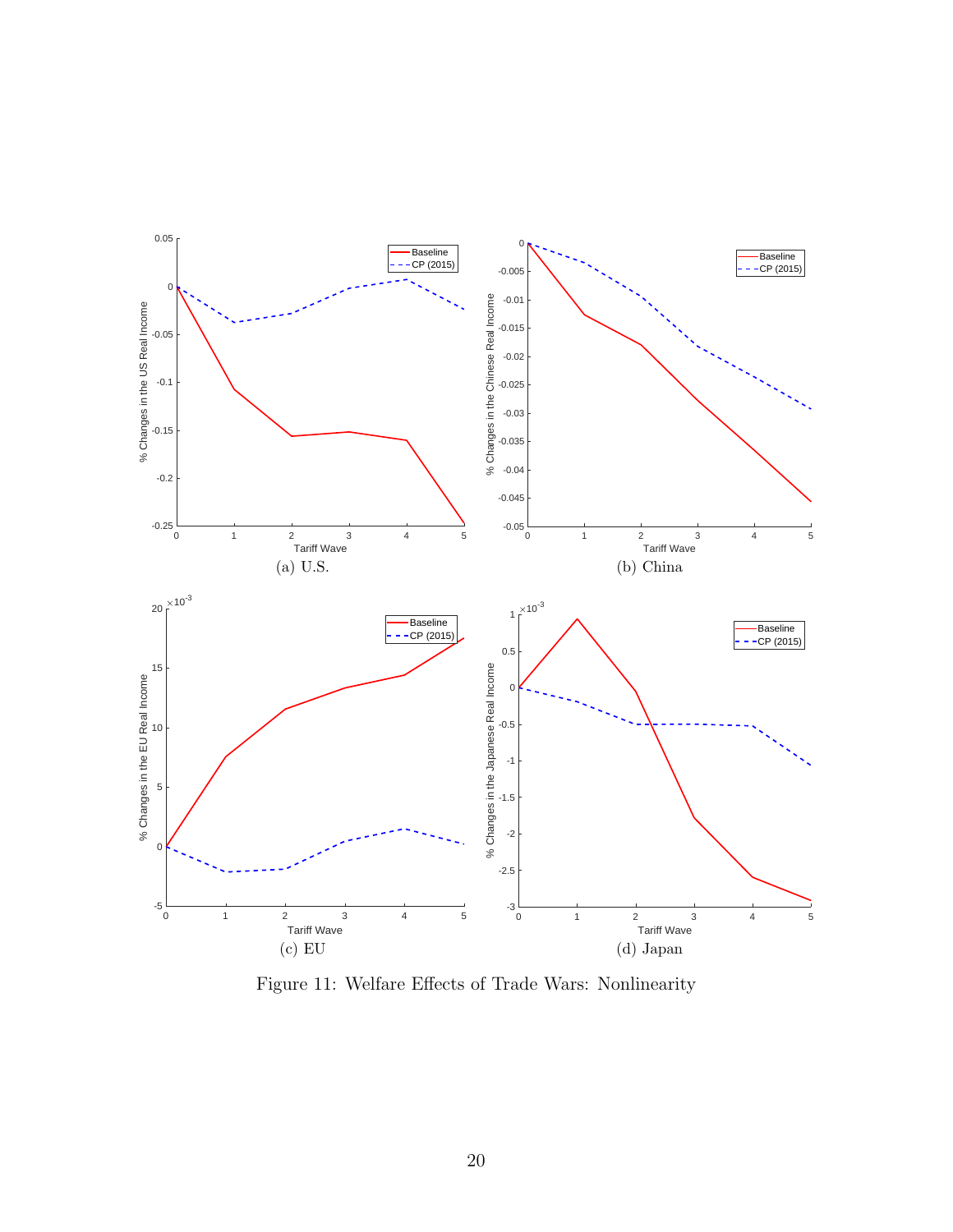|                        | China    |           |                      |             |          |          |               |          |
|------------------------|----------|-----------|----------------------|-------------|----------|----------|---------------|----------|
| $\%\Delta$ in:         | Welfare  | Real Wage | Final Goods          |             | Scale    |          | Intermediates |          |
|                        |          |           | Services<br>Goods    |             | Goods    | Services | Goods         | Services |
| Trump Wave 1           | $-0.035$ | $-0.030$  | $-0.003$             | $-0.001$    | $-0.018$ | 0.000    | 0.005         | $-0.013$ |
| MIC 2025               | $-0.003$ | 3.127     | $-0.006$             | 0.009       | 0.920    | 0.000    | $-3.168$      | 0.868    |
| Both                   | $-0.018$ | 3.094     | $-0.012$             | 0.008       | 0.912    | 0.000    | $-3.173$      | 0.854    |
| MIC under Trump Wave 1 | 0.018    | 3.126     | $-0.009$             | 0.009       |          | 0.000    | $-3.177$      | 0.868    |
| Trump Wave 1 under MIC | $-0.015$ | $-0.032$  | $-0.001$<br>$-0.006$ |             | $-0.008$ | 0.000    | $-0.004$      | $-0.013$ |
|                        |          |           | U.S.                 |             |          |          |               |          |
| $\% \Delta$ in:        | Welfare  | Real Wage |                      | Final Goods |          | Scale    | Intermediates |          |
|                        |          |           | Goods                | Services    | Goods    | Services | Goods         | Services |
| Trump Wave 1           | $-0.158$ | $-0.157$  | $-0.077$             | 0.010       | 0.026    | 0.000    | $-0.059$      | $-0.057$ |
| MIC 2025               | 0.087    | 0.084     | 0.472                | $-0.005$    | $-2.225$ | 0.000    | 1.795         | 0.047    |
| <b>Both</b>            | $-0.318$ | $-0.340$  | $-0.120$             | 0.006       | $-0.298$ | 0.000    | 0.181         | $-0.110$ |
| MIC under Trump Wave 1 | $-0.160$ | $-0.183$  | $-0.043$             | $-0.004$    | $-0.324$ | 0.000    | 0.240         | $-0.053$ |
| Trump Wave 1 under MIC | $-0.405$ | $-0.424$  | $-0.590$             | 0.011       | 1.972    | 0.000    | $-1.586$      | $-0.156$ |

Table 3: Trump Tariffs (Wave 1) and "Made-in-China 2025": Alternative Calibration following Bartelme et al. (2019)



Figure 12: Welfare Effects of Trade Wars: Baseline vs First-Order Approximation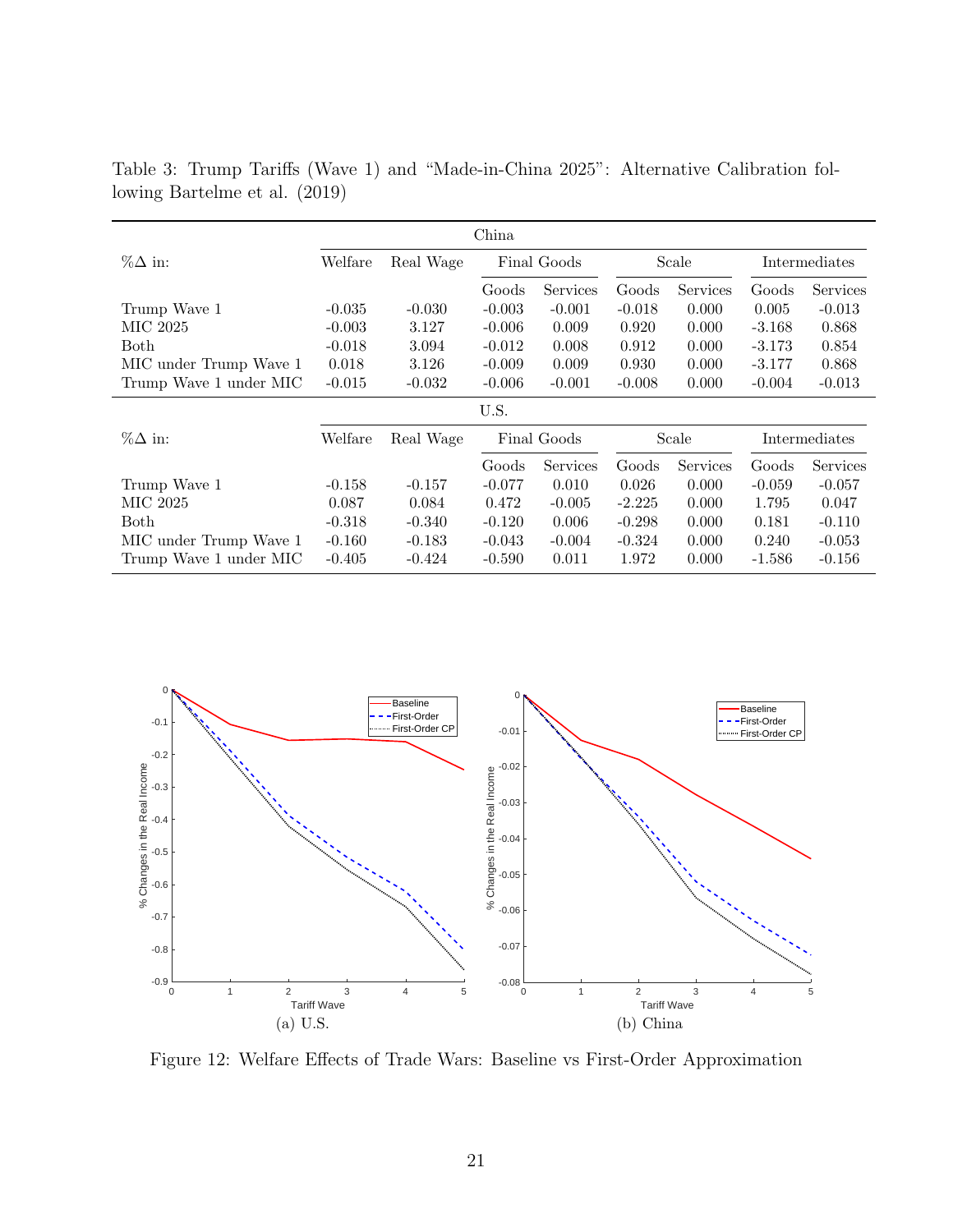

Figure 13: Changes in Sectoral Employment under US-China Trade Wars (Wave 5): Baseline Model vs First-Order Approximation

## Appendix A Theory

### A.1 Equilibrium in Relative Changes

Changes in unit costs can be expressed as

$$
\hat{c}_i^j = \frac{1}{\left(\hat{L}_i^j\right)^{\psi_j}} \left[ \tilde{\beta}_i^j \left(\hat{w}_i\right)^{1-\rho_j^L} + \left(1-\tilde{\beta}_i^j\right) \left(\hat{P}_i^{Mj}\right)^{1-\rho_j^L} \right]^{\frac{1}{1-\rho_j^L}}, \tag{A.1}
$$

where

$$
\hat{P}_i^{Mj} := \left(\sum_{g \in G_i^j} \chi_i^{gj} \left[\sum_{s \in g} \tilde{\gamma}_i^{sj} \left(\hat{P}_i^s\right)^{1-\eta_i^{gj}}\right]^{\frac{1-\mu_i^j}{1-\eta_i^{gj}}}\right)^{\frac{1}{1-\mu_i^j}}.
$$
\n(A.2)

Changes in trade share:

$$
\hat{\pi}_{in}^{j} = \frac{\left[\hat{c}_{i}^{j}\widehat{1+t_{in}^{j}}\widehat{1+e_{in}^{j}}\right]^{-\theta_{j}}}{\left(\hat{P}_{n}^{j}\right)^{-\theta_{j}}}.
$$
\n(A.3)

Changes in price indices:

$$
\hat{P}_n^j = \left[ \sum_{i=1}^N \pi_{in}^j \left[ \hat{c}_i^j \widehat{1 + t_{in}^j} \widehat{1 + e_{in}^j} \right]^{-\theta_j} \right]^{\frac{1}{-\theta_j}}.
$$
\n(A.4)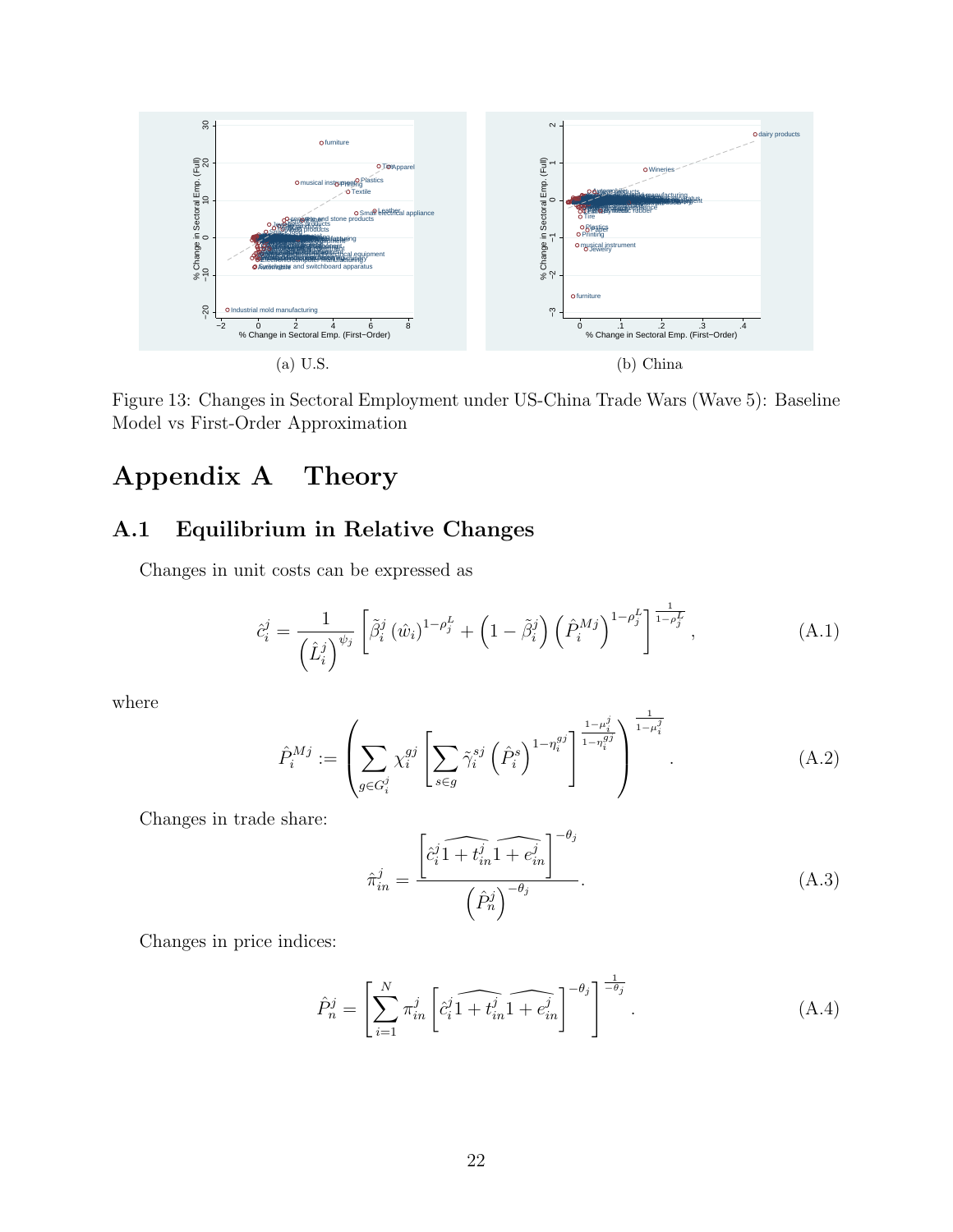Changes in sectoral wage incomes:

$$
\hat{w}_{i}\hat{L}_{i}^{j}w_{i}L_{i}^{j} = \frac{\tilde{\beta}_{i}^{j}(\hat{w}_{i})^{1-\rho_{j}^{L}}}{\tilde{\beta}_{i}^{j}(\hat{w}_{i})^{1-\rho_{j}^{L}} + \left(1 - \tilde{\beta}_{i}^{j}\right)\left(\hat{P}_{i}^{Mj}\right)^{1-\rho_{j}^{L}}}\sum_{n=1}^{N} \frac{\hat{\pi}_{in}^{j}\hat{X}_{n}^{j}X_{in}^{j}}{\left(1 + \left(t_{in}^{j}\right)'\right)\left(1 + \left(e_{in}^{j}\right)'\right)}.
$$
\n(A.5)

Changes in sectoral labor allocation satisfy:

$$
\sum_{j=1}^{J} \hat{L}_i^j L_i^j = L_i.
$$
\n(A.6)

Changes in the total income:

$$
\hat{Y}_i Y_i = \hat{w}_i w_i L_i + \sum_{j=1}^J \sum_{n=1}^N \frac{\left(e_{in}^j\right)'}{1 + \left(e_{in}^j\right)'} \left(X_{in}^j\right)' + \sum_{j=1}^J \sum_{k=1}^N \frac{\left(t_{ki}^j\right)'}{\left(1 + \left(t_{ki}^j\right)'\right) \left(1 + \left(e_{ki}^j\right)'\right)} \left(X_{ki}^j\right)'.
$$
 (A.7)

Changes in sectoral expenditure:

$$
\hat{X}_{i}^{j} X_{i}^{j} = \frac{\tilde{\alpha}_{i}^{j} (\hat{P}_{i}^{j})^{1-\rho_{C}}}{\sum_{s=1}^{J} \tilde{\alpha}_{i}^{s} (\hat{P}_{i}^{s})^{1-\rho_{C}}}\hat{Y}_{i} Y_{i} + \sum_{s=1}^{J} \frac{\tilde{\gamma}_{i}^{j s} (\hat{P}_{i}^{j})^{1-\eta_{i}^{gs}}}{\sum_{j' \in g} \tilde{\gamma}_{i}^{j's} (\hat{P}_{i}^{j'})^{1-\eta_{i}^{gs}}}\frac{X_{i}^{gs} [\sum_{j' \in g} \tilde{\gamma}_{i}^{j's} (\hat{P}_{i}^{j'})^{1-\eta_{i}^{gs}}\frac{1-\mu_{i}^{s}}{1-\eta_{i}^{gs}}}{\sum_{g' \in G_{i}^{s} \times \tilde{\gamma}_{i}^{j's} (\hat{P}_{i}^{j'})^{1-\eta_{i}^{g's}}}\left[\sum_{j' \in g'} \tilde{\gamma}_{i}^{j's} (\hat{P}_{i}^{j'})^{1-\eta_{i}^{g's}}\right]^{\frac{1-\mu_{i}^{s}}{1-\eta_{i}^{g's}}}
$$
\n
$$
\times \frac{\left(1-\tilde{\beta}_{i}^{s}\right) (\hat{P}_{i}^{Ms})^{1-\rho_{s}^{L}}}{\tilde{\beta}_{i}^{s} (\hat{w}_{i}^{j})^{1-\rho_{s}^{L}} + \left(1-\tilde{\beta}_{i}^{s}\right) (\hat{P}_{i}^{Ms})^{1-\rho_{s}^{L}}}\sum_{n=1}^{N} \frac{\left(X_{in}^{s}\right)^{\prime}}{\left(1+\left(t_{in}^{s}\right)^{\prime}\right)\left(1+\left(e_{in}^{s}\right)^{\prime}\right)}.
$$
\n(A.8)

Changes in aggregate price indices:

$$
\hat{P}_n = \left[ \sum_{j=1}^J \tilde{\alpha}_n^j \left( \hat{P}_n^j \right)^{1-\rho_C} \right]^{\frac{1}{1-\rho_C}}.
$$
\n(A.9)

### A.2 Proof to Proposition 3

Totally differentiating Equation (15) results in

$$
d\log P_j = -\frac{1}{\theta_j} d\log T_j - \psi_j d\log L_j + (1 - \tilde{\beta}_j) \sum_{s=1}^J \delta_{sj} d\log P_s, \tag{A.10}
$$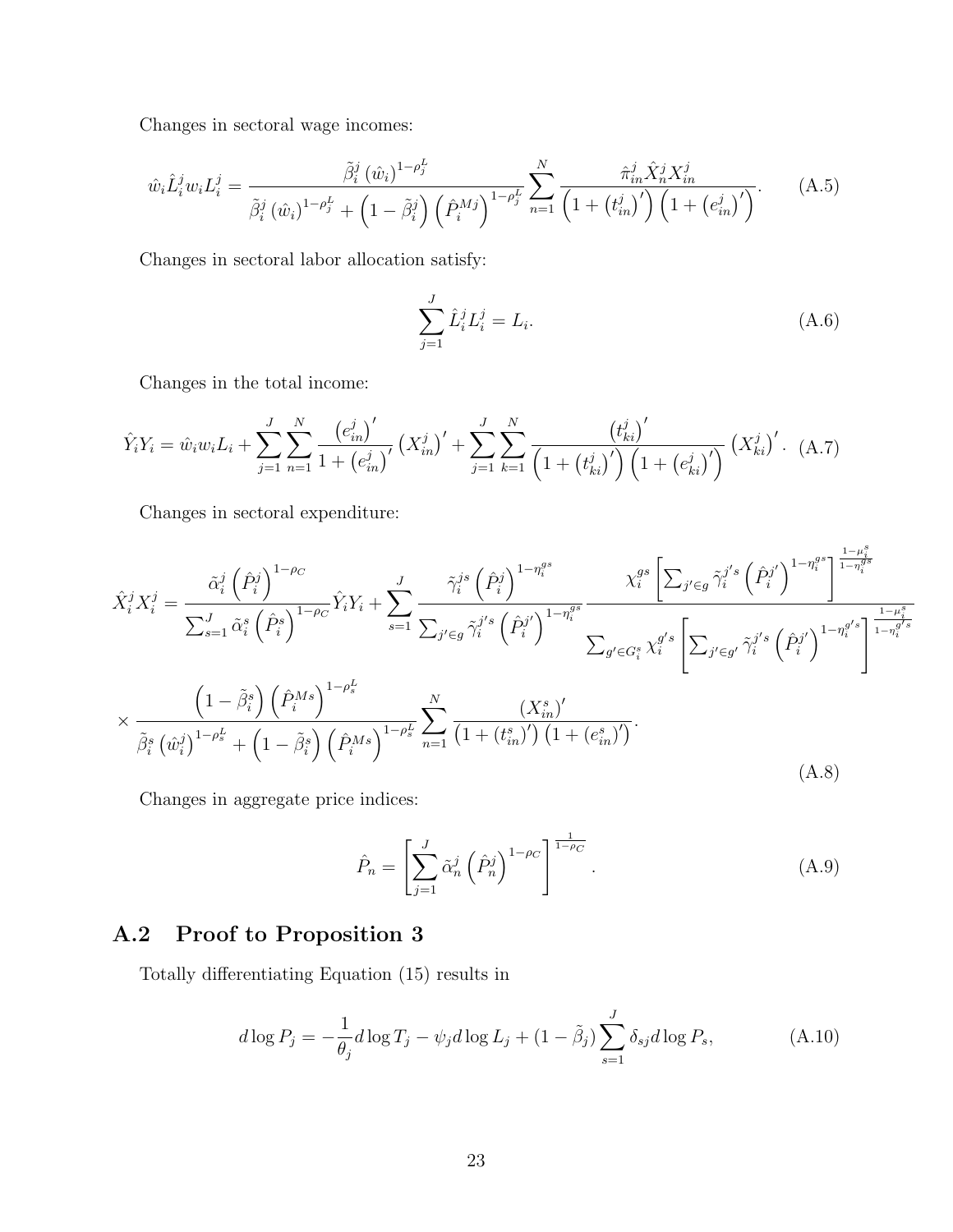or in matrix form,

$$
\left[\mathbf{I} - \boldsymbol{\Sigma}\right] d \log \mathbf{P} = \left(-d \log \tilde{\mathbf{T}} - \boldsymbol{\Psi} d \log \mathbf{L}\right). \tag{A.11}
$$

Totally differentiating Equation (14) results in

$$
\frac{1}{\tilde{\beta}_{j}} \frac{L_{j}}{L} d \log L_{j} = (1 - \rho_{C}) \tilde{\alpha}_{j} \left[ d \log P_{j} - \sum_{j'=1}^{J} \tilde{\alpha}_{j'} d \log P_{j'} \right] + \sum_{s=1}^{J} \left( 1 - \tilde{\beta}_{s} \right) \delta_{js} \frac{1}{\tilde{\beta}_{s}} \frac{L_{s}}{L} d \log L_{s}
$$
\n
$$
+ \sum_{s=1}^{J} \left( 1 - \tilde{\beta}_{s} \right) \frac{1}{\tilde{\beta}_{s}} \frac{L_{s}}{L} (1 - \mu_{s}) \delta_{js} \left[ d \log P_{j} - \sum_{j'=1}^{J} \delta_{j's} d \log P_{j'} \right]
$$
\n
$$
+ \sum_{s=1}^{J} \left( 1 - \tilde{\beta}_{s} \right) \frac{1}{\tilde{\beta}_{s}} \frac{L_{s}}{L} (1 - \rho_{s}^{L}) \delta_{js} \sum_{j'=1}^{J} \delta_{j's} d \log P_{j'}
$$
\n
$$
- \frac{1}{\tilde{\beta}_{j}} \frac{L_{j}}{L} (1 - \tilde{\beta}_{j}) (1 - \rho_{j}^{L}) \sum_{j'=1}^{J} \delta_{j'j} d \log P_{j'}.
$$
\n(A.12)

or in matrix form,

$$
[\mathbf{\Lambda} - \mathbf{\Sigma}' \mathbf{\Lambda}] d \log \mathbf{L} = (\mathbf{S} - \mathbf{\Omega}) d \log \mathbf{P}.
$$
 (A.13)

Therefore, we have

$$
d\log \mathbf{P} = -\left[\mathbf{I} + (\mathbf{I} - \boldsymbol{\Sigma})^{-1} \boldsymbol{\Psi} (\boldsymbol{\Lambda} - \boldsymbol{\Sigma}' \boldsymbol{\Lambda})^{-1} (\mathbf{S} - \boldsymbol{\Omega})\right]^{-1} \left[\mathbf{I} - \boldsymbol{\Sigma}\right]^{-1} d\log \tilde{\mathbf{T}}.
$$
 (A.14)

Notice that in this economy the welfare  $W = 1/P$ . Therefore, we have desired results.

# Appendix B Quantification

- B.1 Trade Elasticities and Scale Economies
- B.2 Elasticities of Substitution across Input Sectors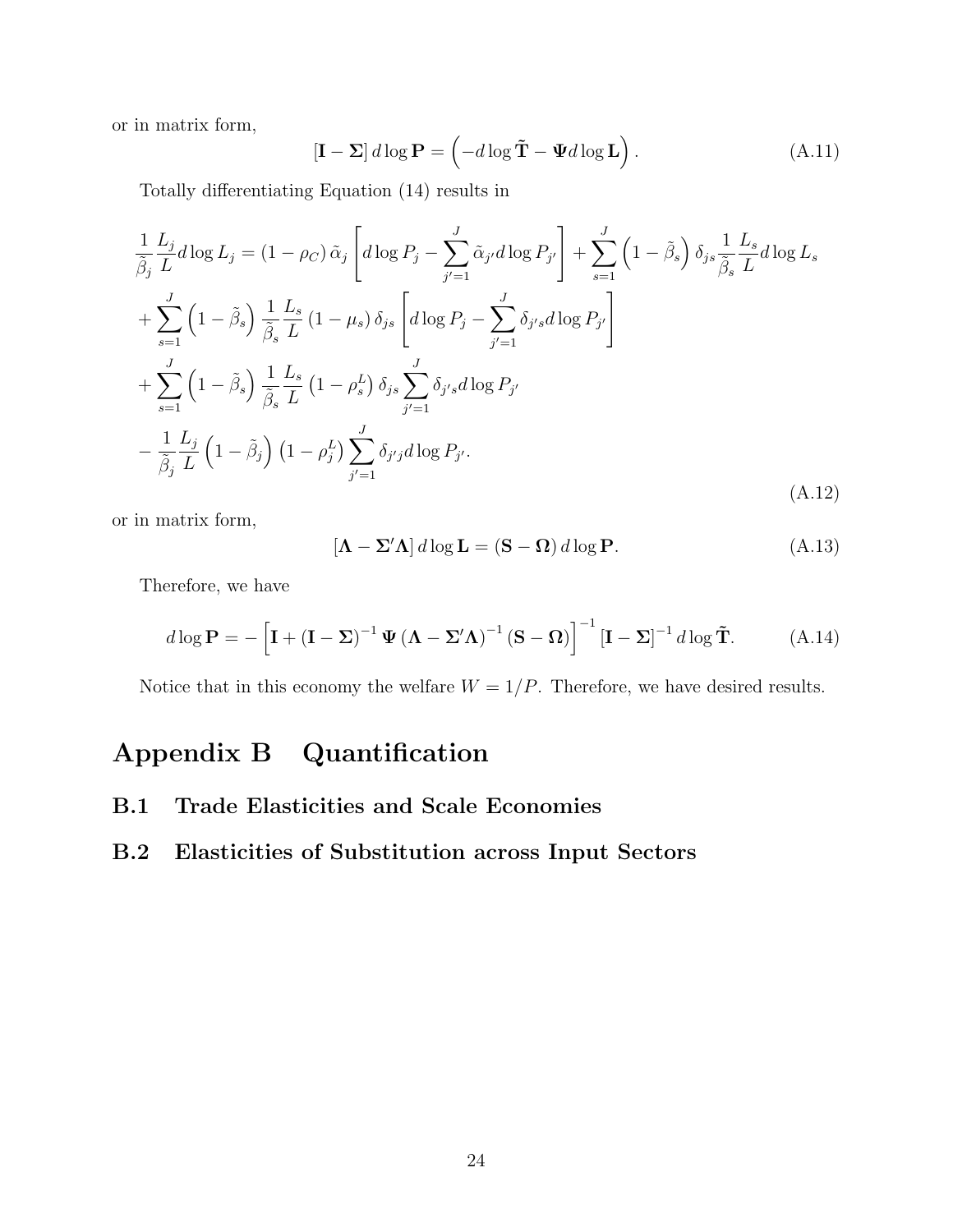| Industry       | Description                                                 | Industry in $LL$ (2017)                                          | Trade Elasticity $\theta_i$ | Scale $\psi_i$                 | MIC2025 |
|----------------|-------------------------------------------------------------|------------------------------------------------------------------|-----------------------------|--------------------------------|---------|
| $\mathbf{1}$   | Agricultural products                                       | Agriculture & Mining                                             | 4.584                       | 0.188                          |         |
| $\sqrt{2}$     | Mining                                                      | Agriculture & Mining                                             | 4.584                       | 0.188                          |         |
| 3<br>4         | Wood products<br>Clay products                              | Wood<br>Wood                                                     | 2.376<br>2.376              | 0.338<br>0.338                 |         |
| $\overline{5}$ | Glass products                                              | Wood                                                             | 2.376                       | 0.338                          |         |
| 6              | Cement                                                      | Wood                                                             | 2.376                       | 0.338                          |         |
| $\overline{7}$ | Concrete & stone products                                   | Wood                                                             | 2.376                       | 0.338                          |         |
| 8              | Mineral & construction machinery                            | Machinery                                                        | 2.471                       | 0.315                          |         |
| 9              | Steel products                                              | Basic & Fabricated Metals                                        | 2.25                        | 0.263                          |         |
| 10<br>11       | Nonferrous metal<br>Ferrous metal                           | Basic & Fabricated Metals<br>Basic & Fabricated Metals           | 2.25<br>2.25                | 0.263<br>0.263                 |         |
| 12             | Farm machinery                                              | Machinery                                                        | 2.471                       | 0.315                          | Y       |
| 13             | Semiconductor machinery                                     | Electrical & Optical Equipment                                   | 0.394                       | 1.367                          | Y       |
| 14             | Optical instrument                                          | Electrical & Optical Equipment                                   | 0.394                       | 1.367                          | Y       |
| 15             | Industrial mold manufacturing                               | Machinery                                                        | 2.471                       | 0.315                          |         |
| 16             | Material handling equipment                                 | Electrical & Optical Equipment                                   | 0.394                       | 1.367                          |         |
| 17<br>18       | Other engine equipment<br>Electronic computer manufacturing | Electrical & Optical Equipment<br>Electrical & Optical Equipment | 0.394<br>0.394              | 1.367<br>1.367                 | Y       |
| 19             | Communications equipment                                    | Electrical & Optical Equipment                                   | 0.394                       | 1.367                          | Y       |
| 20             | Audio and video equipment                                   | Electrical & Optical Equipment                                   | 0.394                       | 1.367                          |         |
| 21             | Other electronic component                                  | Electrical & Optical Equipment                                   | 0.394                       | 1.367                          |         |
| 22             | Small electrical appliance                                  | Machinery                                                        | 2.471                       | 0.315                          |         |
| 23             | Power, distribution, and transformer                        | Electrical & Optical Equipment                                   | 0.394                       | 1.367                          | Y       |
| 24             | Switchgear and switchboard apparatus                        | Electrical & Optical Equipment                                   | 0.394                       | 1.367                          |         |
| 25<br>26       | Wiring device manufacturing                                 | Electrical & Optical Equipment                                   | 0.394                       | 1.367<br>1.367                 |         |
| 27             | Other miscellaneous electrical equipment<br>Automobile      | Electrical & Optical Equipment<br>Transport Equipment            | 0.394<br>0.463              | 0.575                          | Y       |
| 28             | Railroad rolling stock                                      | <b>Transport Equipment</b>                                       | 0.463                       | 0.575                          | Y       |
| 29             | Ship building and repairing                                 | <b>Transport Equipment</b>                                       | 0.463                       | 0.575                          | Υ       |
| 30             | Aircraft                                                    | Transport Equipment                                              | 0.463                       | 0.575                          | Y       |
| 31             | Furniture                                                   | Wood                                                             | 2.376                       | 0.338                          |         |
| 32             | Jewelry                                                     | Manufacturing (average)                                          | 2.055                       | 0.22                           |         |
| 33             | Musical instrument                                          | Manufacturing (average)                                          | 2.055                       | 0.22                           |         |
| 34             | Dog and cat food manufacturing<br>Corn products             | Food                                                             | 2.036                       | 0.423                          |         |
| 35<br>36       | Fat products                                                | Food<br>Food                                                     | 2.036<br>2.036              | 0.423<br>0.423                 |         |
| 37             | Dairy products                                              | Food                                                             | 2.036                       | 0.423                          |         |
| 38             | Meat products                                               | Food                                                             | 2.036                       | 0.423                          |         |
| 39             | Sugar products                                              | Food                                                             | 2.036                       | 0.423                          |         |
| 40             | Snack food                                                  | Food                                                             | 2.036                       | 0.423                          |         |
| 41             | Fish products                                               | Food                                                             | 2.036                       | 0.423                          |         |
| 42             | Vegetable products                                          | Food                                                             | 2.036                       | 0.423                          |         |
| 43<br>44       | Soft drink<br>Wineries                                      | Food<br>Food                                                     | 2.036<br>2.036              | 0.423<br>0.423                 |         |
| 45             | Tobacco                                                     | Food                                                             | 2.036                       | 0.423                          |         |
| 46             | Textile                                                     | Textiles, Leather & Footwear                                     | 2.418                       | 0.278                          |         |
| 47             | Apparel                                                     | Textiles, Leather & Footwear                                     | 2.418                       | 0.278                          |         |
| 48             | Leather                                                     | Textiles, Leather & Footwear                                     | 2.418                       | 0.278                          |         |
| 49             | Paper                                                       | Paper                                                            | 4.765                       | 0.181                          |         |
| 50<br>51       | Printing                                                    | Paper                                                            | 4.765                       | 0.181                          |         |
| 52             | Petroleum refineries<br>Chemical products                   | Petroleum<br>Chemicals                                           | 0.328<br>2.389              | 1.979<br>0.36                  |         |
| 53             | Fertilizer                                                  | Chemicals                                                        | 2.389                       | 0.36                           |         |
| 54             | Pesticide                                                   | Chemicals                                                        | 2.389                       | 0.36                           |         |
| 55             | Pharmaceutical                                              | Chemicals                                                        | 2.389                       | 0.36                           | Y       |
| 56             | Paint                                                       | Chemicals                                                        | 2.389                       | 0.36                           |         |
| 57             | Soap                                                        | Chemicals                                                        | 2.389                       | 0.36                           |         |
| 58<br>59       | Plastics<br>Rubber products                                 | Rubber & Plastic<br>Rubber & Plastic                             | 3.02<br>3.02                | 0.24<br>0.24                   |         |
| 60             | Synthetic rubber                                            | Rubber & Plastic                                                 | 3.02                        | 0.24                           |         |
| 61             | Tire                                                        | Rubber & Plastic                                                 | 3.02                        | 0.24                           |         |
| 62             | Machine repairing                                           | Rubber & Plastic                                                 | 3.02                        | 0.24                           |         |
| 63             | Electricity                                                 | Nonmanufacturing (average)                                       | 3.058                       | 0.27                           |         |
| 64             | Water                                                       | Nonmanufacturing (average)                                       | 3.058                       | 0.27                           |         |
| 65             | Recycling                                                   | Nonmanufacturing (average)                                       | 3.058                       | 0.27                           |         |
| 66<br>67       | Construction<br>Automobile sales                            | Misc.<br>Misc.                                                   | 4<br>$\overline{4}$         | $\mathbf{0}$<br>$\mathbf{0}$   |         |
| 68             | Wholesaling                                                 | Misc.                                                            | $\overline{4}$              | $\mathbf{0}$                   |         |
| 69             | Retailing                                                   | Misc.                                                            | $\overline{4}$              | $\mathbf{0}$                   |         |
| 70             | Land transportation                                         | Misc.                                                            | 4                           | $\mathbf{0}$                   |         |
| 71             | Water transportation                                        | Misc.                                                            | 4                           | $\boldsymbol{0}$               |         |
| 72             | Air transportation                                          | Misc.                                                            | 4                           | $\boldsymbol{0}$               |         |
| 73             | Cargo                                                       | Misc.                                                            | 4                           | $\overline{0}$                 |         |
| 74<br>75       | Post service<br>Restaurant                                  | Misc.<br>Misc.                                                   | 4<br>4                      | $\overline{0}$<br>$\mathbf{0}$ |         |
| 76             | Distribution                                                | Misc.                                                            | $\overline{4}$              | $\mathbf{0}$                   |         |
| 77             | Movie                                                       | Misc.                                                            | $\overline{4}$              | $\mathbf{0}$                   |         |
| 78             | Telecommunication                                           | Nonmanufacturing (average)                                       | 3.058                       | 0.27                           |         |
| 79             | Computer services                                           | Nonmanufacturing (average)                                       | 3.058                       | 0.27                           |         |
| 80             | Finance                                                     | Nonmanufacturing (average)                                       | 3.058                       | 0.27                           |         |
| 81             | Insurance                                                   | Misc.                                                            | 4                           | 0                              |         |
| 82             | Other finance                                               | Misc.                                                            | $\overline{4}$              | $\overline{0}$                 |         |
| 83<br>84       | Real estate<br>Legal service                                | Misc.<br>Misc.                                                   | 4<br>$\overline{4}$         | $\mathbf{0}$<br>$\mathbf{0}$   |         |
| 85             | Construction engineering                                    | Misc.                                                            | $\overline{4}$              | $\mathbf{0}$                   |         |
| 86             | Science                                                     | Nonmanufacturing (average)                                       | 3.058                       | 0.27                           |         |
| 87             | Advertising                                                 | Misc.                                                            | 4                           | $\mathbf{0}$                   |         |
| 88             | Other science                                               | Misc.                                                            | 4                           | $\mathbf{0}$                   |         |
| 89             | Administrative                                              | Misc.                                                            | 4                           | $\boldsymbol{0}$               |         |
| 90             | Defense                                                     | Misc.                                                            | 4                           | $\boldsymbol{0}$               |         |
| 91             | Education                                                   | Misc.<br>25                                                      | $\overline{4}$              | $\mathbf{0}$                   |         |
| 92<br>93       | Healthcare<br>Other service                                 | Misc.<br>Misc.                                                   | 4<br>4                      | $\mathbf{0}$<br>$\mathbf{0}$   |         |
| 94             | Household service                                           | Misc.                                                            | 4                           | $\mathbf{0}$                   |         |
| 95             | Foreign organization                                        | Misc.                                                            | 4                           | $\boldsymbol{0}$               |         |
|                |                                                             |                                                                  |                             |                                |         |

|  |  |  | Table B.1: Trade Elasticities and Scale Economies from Lashkaripour & Lugovskyy (2017) |  |  |
|--|--|--|----------------------------------------------------------------------------------------|--|--|
|  |  |  |                                                                                        |  |  |